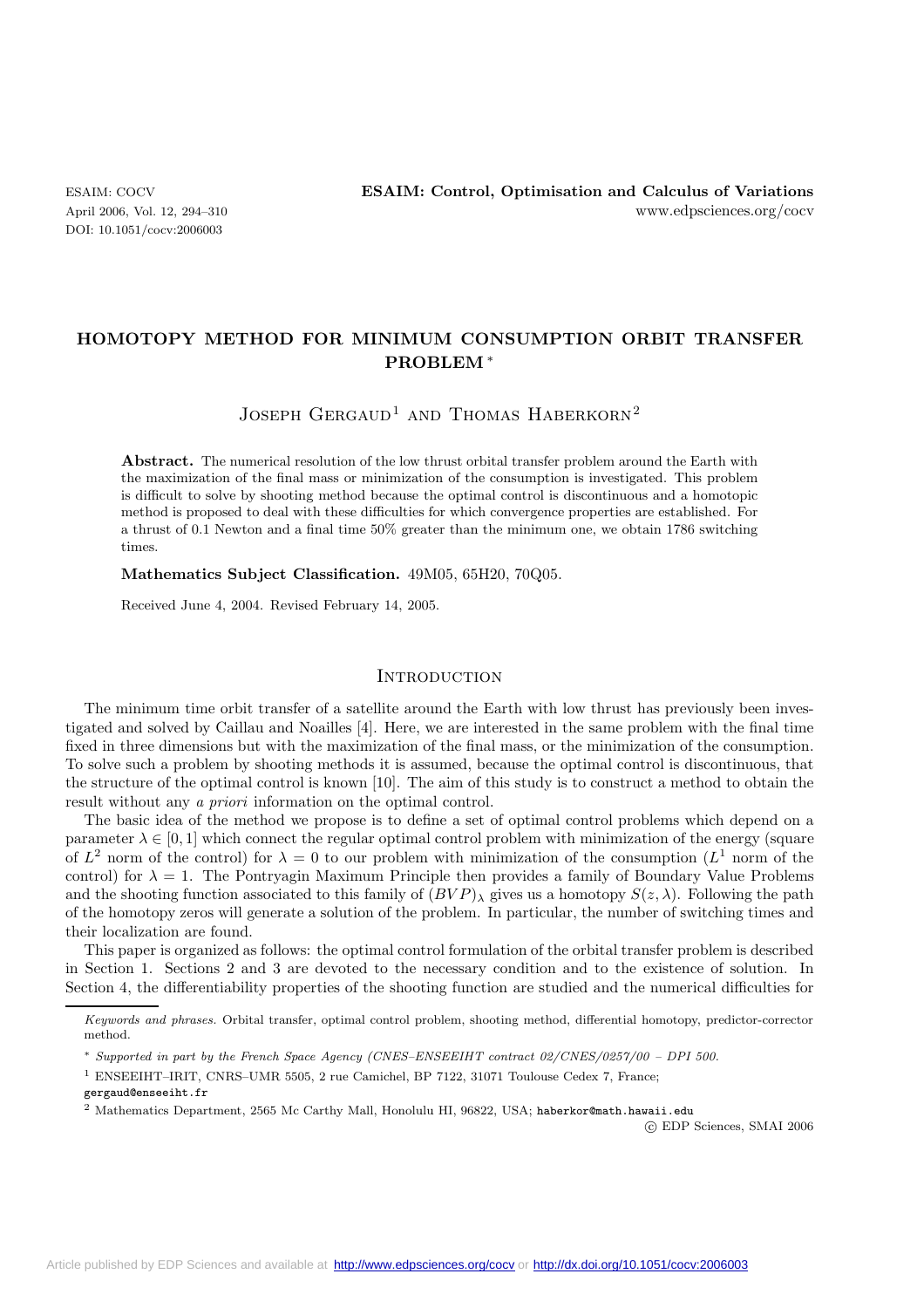solving this problem using shooting methods are analyzed. Section 5 explains the homotopy method and studies the convergence theorem. In Section 6 the Predictor-Corrector algorithm is presented. Finally, the numerical results are given in Section 7.

## 1. Problem statement

The satellite is considered as a material point and Cartesian coordinates are used. If  $r(t) \in \mathbb{R}^3$  denotes the position,  $v(t) \in \mathbb{R}^3$  the velocity,  $m(t)$  the mass of the satellite and  $T(t) \in \mathbb{R}^3$  the thrust of the engine, then the state equation is

$$
\dot{r}(t) = v(t)
$$

$$
\dot{v}(t) = -\frac{\mu r(t)}{|r(t)|^3} + \frac{T(t)}{m(t)}
$$

$$
\dot{m}(t) = -\beta |T(t)|,
$$

where  $\mu$  is the gravitation constant of the Earth,  $\beta$  is a positive constant and |.| is the euclidian norm. There are also boundary constraints: the state is known at the initial time  $(r(0), v(0), m(0)) = (r_0, v_0, m_0)$  and must arrive in position and speed at the fixed final time  $t_f$  in  $(r(t_f), v(t_f)) = (r_f, v_f)$ . An other constraint is that the thrust of the engine is limited

$$
|T(t)| \le T_{\text{max}}.
$$

The objective is to maximize the final mass or, because of the state equation in the mass, to minimize the consumption of the engine

$$
\text{Max } m(t_f) \Longleftrightarrow \text{Min } \int_0^{t_f} |T(t)| \, \mathrm{d}t.
$$

If the control is standardized,  $u(t) = T(t)/T_{\text{max}}$ , the optimal control problem can be expressed as

$$
(P)
$$
\n
$$
\begin{cases}\n\text{Min } J(u) = \int_0^{t_f} |u(t)| dt \\
\dot{r}(t) = v(t) \quad a.e. \text{ in } [0, t_f] \quad t_f \quad \text{fixed} \\
\dot{v}(t) = \Gamma(r(t)) + \frac{T_{\text{max}}}{m(t)} u(t) \\
\dot{m}(t) = -\beta T_{\text{max}} |u(t)| \\
(r(t), v(t), m(t)) \in A \\
|u(t)| \le 1 \\
r(0), v(0), m(0) \quad \text{fixed} \\
r(t_f), v(t_f) \quad \text{fixed},\n\end{cases}
$$

with  $\Gamma(r(t)) = -\mu r(t)/|r(t)|^3$ .

The two next sections are devoted to the necessary condition and to the existence of solution. For this, three assumptions are useful. First the satellite does not come too close to the Earth and does not use all its fuel:

(H1) the state stays in a security zone  $A \in \mathbb{R}^7$ ,

$$
A = \{x = (r, v, m) \in \mathbf{R}^7 | r > \rho_0 > 0, m > \chi_0 > 0\},\
$$

where  $\chi_0$  is the mass of the satellite without fuel.

Second, the system is controllable:

(H2) the final time  $t_f$  is strictly greater than the minimum transfer time[4]. Eventually, the initial and final orbits are different:

(H3) the optimal control is not the null control.

We begin with the study of the necessary condition which will be helpful in proving the existence of solution.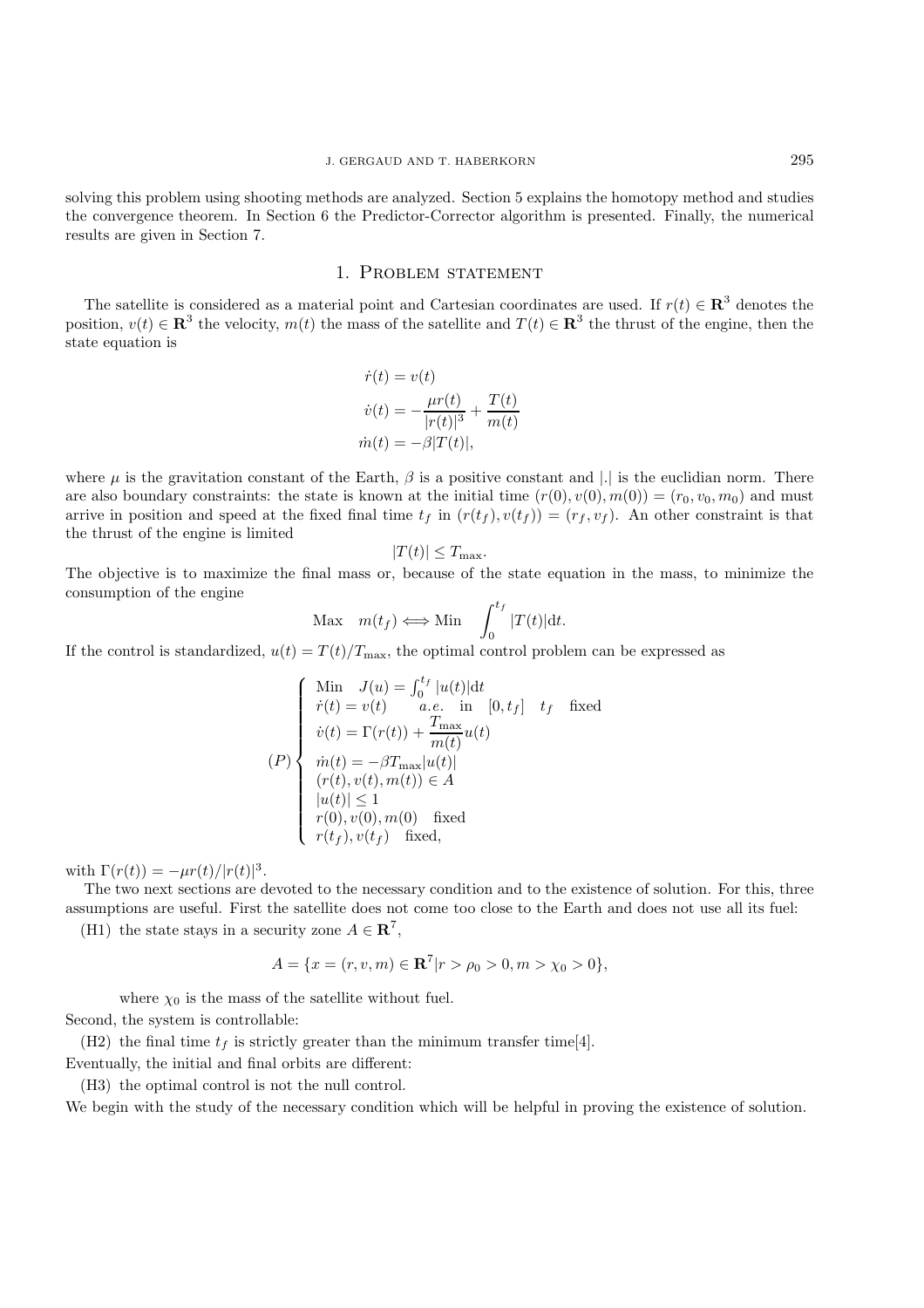#### 2. Necessary condition

The Hamiltonian of the problem is

$$
H(r, v, m, u, p_0, p_r, p_v, p_m) = (p_0 - \beta T_{\max} p_m)|u| + \frac{T_{\max}}{m}(u|p_v) + (v|p_r) + (\Gamma(r)|p_v)
$$
(1)

where  $p_0 \geq 0$ , and  $p_r, p_v$  and  $p_m$  are adjoint states in relation with r, v and m. Under assumption (H1) the Pontryagin Maximum Principle [5] implies that there exists  $p_0 \geq 0$  and absolutely continuous functions  $(p_r(t), p_v(t), p_m(t))$  not simultaneously 0 which verify

(1) the adjoint equation

$$
\dot{p}_r(t) = -\,t \Gamma'(r(t)) p_v(t) \tag{2}
$$

$$
\dot{p}_v(t) = -p_r(t) \tag{3}
$$

$$
\dot{p}_m(t) = \frac{T_{\text{max}}}{m^2(t)} (u(t)|p_v(t)),
$$
\n(4)

(2) the transversality condition

$$
p_m(t_f)=0,
$$

(3) the minimization of the Hamiltonian

$$
H(r,v,m,u,p_0,p_r,p_v,p_m)=\text{Min}_{|\textbf{w}|\leq 1}H(r,v,m,\textbf{w},p_0,p_r,p_v,p_m)\quad a.e.
$$

As in the case of the minimization of the final time [4], we have the following result.

**Proposition 2.1.** *Under (H1), (H2) and (H3),*  $p_v$  *has finitely many zeros.* 

*Proof.* If not, there exists a sequence  $(t_k)_k$ ,  $t_k \in [0, t_f]$ , all distinct, such that  $p_v(t_k) = 0$ . But  $t_f$  is fixed, so there exists a subsequence, always noted  $(t_k)_k$ , which converges to  $\bar{t}$ . As  $p_v$  is continuous,  $p_v(\bar{t}) = 0$ . But the adjoint equation (3) shows that  $p_v$  is continuously differentiable, hence

$$
\frac{p_v(t_k) - p_v(\bar{t})}{t_k - \bar{t}} = 0 \longrightarrow \dot{p}_v(\bar{t}) = -p_r(\bar{t}).
$$

So  $p_v(\bar{t}) = p_r(\bar{t}) = 0$  and the solution of the linear differential system (2) and (3) is  $p_r(t) = p_v(t) = 0$  for all  $t \in [0, t_f]$ . Then  $p_m(t) = 0$  for all t, because  $\dot{p}_m(t) = 0$  and  $p_m(t_f) = 0$ , and  $p_0$  must be strictly positive. In this case the minimization of the Hamiltonian, which is  $H(u) = p_0|u|$ , gives  $u(t) = 0$  *a.e.* This is impossible with the assumption (H3).

We can now prove that  $p_0$  is not zero, and normalize it  $(p_0 = 1)$ .

**Proposition 2.2.** *Under (H1), (H2) and (H3)*  $p_0 \neq 0$ *.* 

*Proof.* If  $p_0 = 0$  the Hamiltonian is

$$
H(r, v, m, u, p_0, p_r, p_v, p_m) = -\beta T_{\max} p_m |u| + \frac{T_{\max}}{m} (u|p_v) + (v|p_r) + (\Gamma(r)|p_v).
$$

The Proposition 2.1 implies that  $p_v(t) \neq 0$  *a.e.* So, using the Cauchy-Schwarz inequality, it can be stated that

$$
H(r, v, u, p_0, p_r, p_v, p_m) \ge \left(-\frac{T_{\text{max}}}{m(t)}|p_v| - \beta T_{\text{max}} p_m\right)|u| + \text{terms without } u,
$$
\n(5)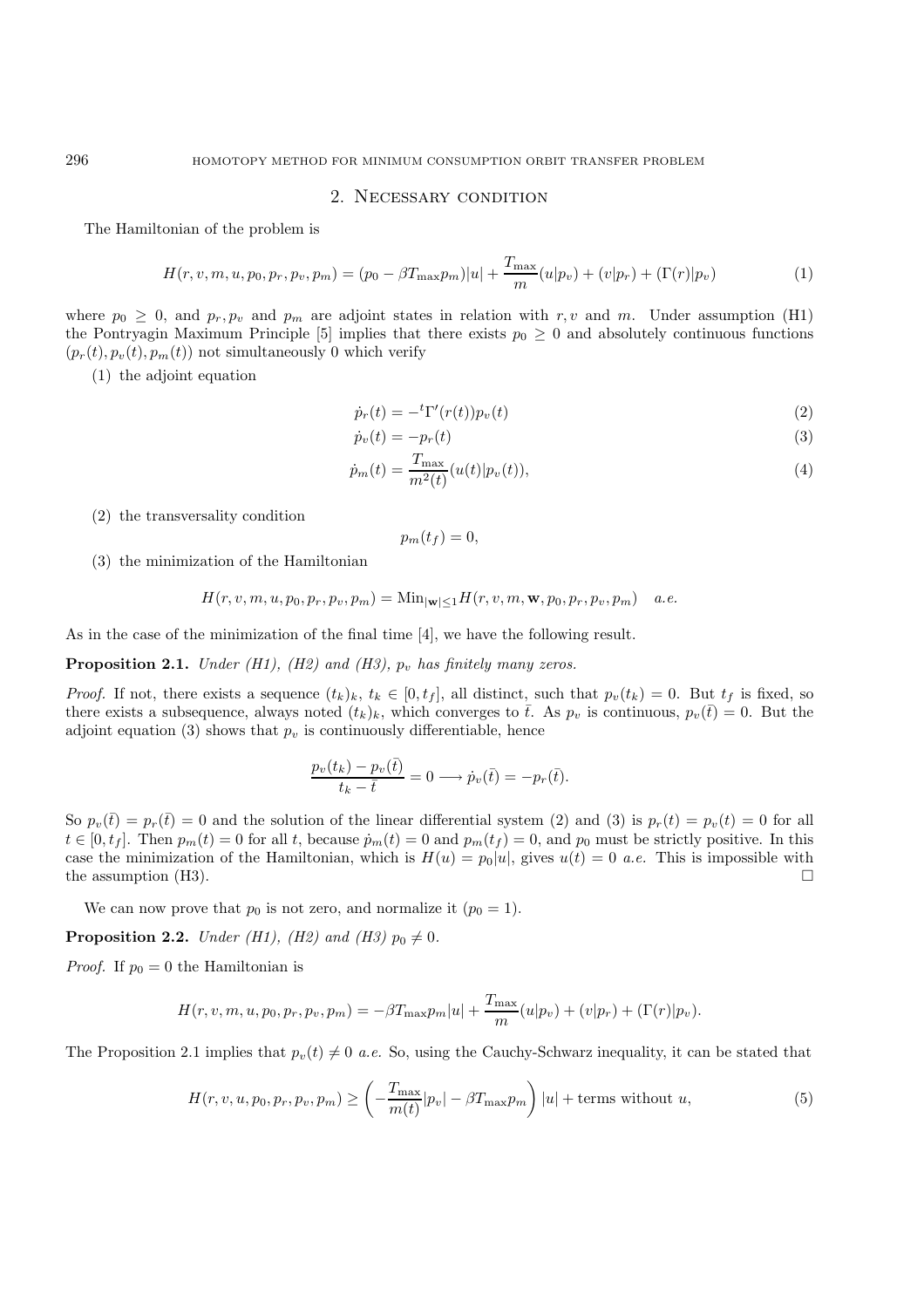with an equality in the case  $u(t) = -\alpha p_v(t), \alpha \ge 0$ , so that the solution of the minimization of the Hamiltonian can be written  $u(t) = -\alpha(y(t))p_v(t)/|p_v(t)|$  *a.e.* with

$$
y(t) = (r(t), v(t), m(t), p_r(t), p_v(t), p_m(t))
$$
 and  $\alpha(y(t)) \in [0, 1]$ .

This implies that  $\dot{p}_m(t) = -\alpha(y(t))T_{\text{max}}|p_v(t)|/m(t)^2 \leq 0$  and, because  $p_m(t_f) = 0$ ,  $p_m(t) \geq 0$  for all t.

Thus, to minimize the second member of (5), it is necessary to have  $|u(t)| = 1$  *a.e.*, and in this case the criterion  $J(u) = \int_0^{t_f} |u(t)| dt$  is equal to  $t_f$  which is then the minimum time, but this is in contradiction with the assumption  $(H2)$ .

Noting  $y = (x, p) = (r, v, m, p_r, p_v, p_m)$  and defining the switching function

$$
\psi(y) = \psi(r, v, m, p_r, p_v, p_m) = 1 - \beta T_{\text{max}} p_m - \frac{T_{\text{max}}}{m} |p_v|,
$$
\n(6)

the minimization of the Hamiltonian can be solved.

**Proposition 2.3.** *Under (H1), (H2) and (H3) and if*  $|p_v| \neq 0$  *then the solution of the minimization of the Hamiltonian is*

$$
u(y) = \begin{cases} -\frac{p_v}{|p_v|} & \text{with } \alpha \in [0,1] & \text{if } \psi(y) < 0\\ -\alpha \frac{p_v}{|p_v|} & \text{with } \alpha \in [0,1] & \text{if } \psi(y) = 0\\ 0 & \text{if } \psi(y) > 0. \end{cases} \tag{7}
$$

**Remark 2.4.** It is possible to study the case  $|p_v| = 0$  in the proposition as in [4], but this case was never encountered in our numerical experimentations and was not investigated.

### 3. Existence of solution

Under the assumption (H2) the set of admissible control is not empty and under the assumption (H1)

$$
|\dot{v}(t)| \leq \frac{\mu}{\rho_0^2} + \frac{T_{\max}}{\chi_0},
$$

then the set of admissible states is in a fixed compact of  $\mathbb{R}^n$ . So the only assumption not verified to apply the Filippov existence theorem, see for example Theorem (9.3.i) of [5], is the convexity assumption of  $f(t, x, U)$ , because of the state equation in the mass  $\dot{m}(t) = -\beta T_{\text{max}}|u(t)|$ . To prove the existence of a solution the control can be rewritten, as in [10], in spherical coordinates, but we prefer to keep the original formulation. For this, generalized solutions (Gamkrelidze, Young), as define in [5] (pp. 18–22), are considered

$$
(P)_{G} \begin{cases} \n\text{Min} & J_G(\nu_1, \dots, \nu_{n+2}, u^{(1)}, \dots, u^{(n+2)}) = \int_0^t \sum_{j=1}^{n+2} \nu_j(t) |u^{(j)}(t)| \, \text{d}t \\
\dot{r}(t) = v(t) \\
\dot{v}(t) = \Gamma(r(t)) + \frac{T_{\text{max}}}{m(t)} \sum_{j=1}^{n+2} \nu_j(t) u^{(j)}(t) \\
\dot{m}(t) = -\beta T_{\text{max}} \sum_{j=1}^{n+2} \nu_j(t) |u^{(j)}(t)| \\
(r(t), v(t), m(t)) \in A \\
|u^{(j)}(t)| \le 1 \\
\nu_j(t) \ge 0 \quad \text{and} \quad \sum_{j=1}^{n+2} \nu_j(t) = 1 \\
r(0), v(0), m(0) \quad \text{fixed} \\
r(t_f), v(t_f) \quad \text{fixed}.\n\end{cases}
$$

For this generalized problem and if (H1) and (H2) are true, the Filippov existence theorem can be applied.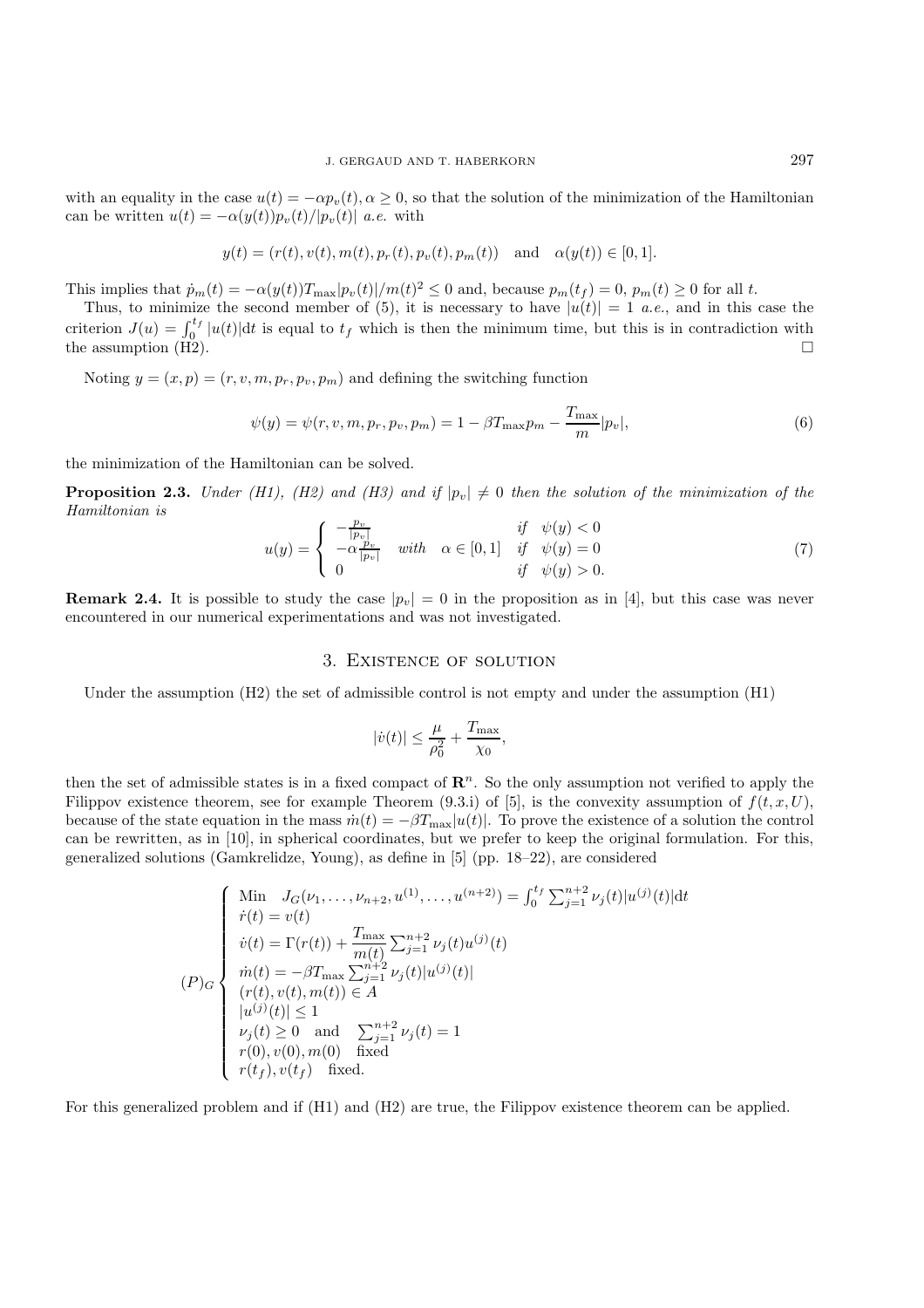**Lemma 3.1.** *Under (H1), (H2) and (H3)*

- (1) *for the generalized problem*  $(P)_G$ *,*  $p_v$  *has finitely many zeros.*
- (2) *Moreover,*

$$
u(t) = \sum_{j=1}^{n+2} \bar{\nu}_j(t)\bar{u}^{(j)}(t)
$$
\n(8)

*is a solution of our problem*  $(P)$ *, where*  $(\bar{v}_j, \bar{u}^{(j)})_j$  *is a solution of the generalized problem*  $(P)_G$ *.* 

*Proof.*

- (1) The proof is the same as in Proposition 2.1.
- (2) The minimization of the Hamiltonian for the generalized problem  $(P)$ <sub>G</sub> implies that when  $|p_v(t)| \neq 0$ and  $\bar{\nu}_j(t) \neq 0$ , we have  $\bar{u}^{(j)}(t) = -\alpha_j(y(t))p_v(t)/|p_v(t)|$ . So, it can be shown that for  $u(t)$  defined as in (8), we have  $|u(t)| = \sum_{j=1}^{n+2} \bar{\nu}_j(t)|\bar{u}^{(j)}(t)|$ . Hence  $u(t)$  is an admissible control for the problem (P) and  $J(u)$  has the same value as  $J_G(\bar{\nu}_1,\ldots,\bar{\nu}_{n+2},\bar{u}^{(1)},\ldots,\bar{u}^{(n+2)}).$

The existence of solution of  $(P)$  readily follows.

**Proposition 3.2.** *If (H1) and (H2) are true, then our optimal control problem* (P) *have a solution.*

*Proof.* If (H3) is false, then  $u(t) = 0$  is trivially a solution, and if (H3) is true, then Lemma 3.1 gives the result.

## 4. Shooting method

According to the Pontryagin Maximum Principle, extremals are solutions of the Boundary Value Problem

$$
(BVP)\begin{cases} \dot{y}(t) = \varphi(y(t)) & t \in [0, t_f] \quad t_f \text{ fixed} \\ \ r(0) = r_0, v(0) = v_0, m(0) = m_0 \\ r(t_f) = r_f, v(t_f) = v_f, p_m(t_f) = 0 \end{cases}
$$

with

$$
\varphi(y) = \left(v, \Gamma(r) + \frac{T_{\text{max}}}{m} u(y), -\beta T_{\text{max}}|u(y)|, -{}^t \Gamma'(r) p_v, -p_r, \frac{T_{\text{max}}}{m^2} (u(y)|p_v)\right).
$$

The shooting function is in this case defined as follows:

$$
S: \mathbf{R}^n \longrightarrow \mathbf{R}^n
$$
  

$$
z \longrightarrow S(z) = ((y(t_f, z))_{I_f} - y_f),
$$

with  $y(., z)$  the solution of the Cauchy problem

$$
(IVP)_z \begin{cases} \dot{y}(t) = \varphi(y(t)) & t \in [0, t_f] & t \text{ fixed} \\ r(0) = r_0, v(0) = v_0, m(0) = m_0 \\ p(0) = z \end{cases}
$$

and

$$
(y(tf, z))If = (r(tf), v(tf), pm(tf)),
$$
  

$$
yf = (rf, vf, 0).
$$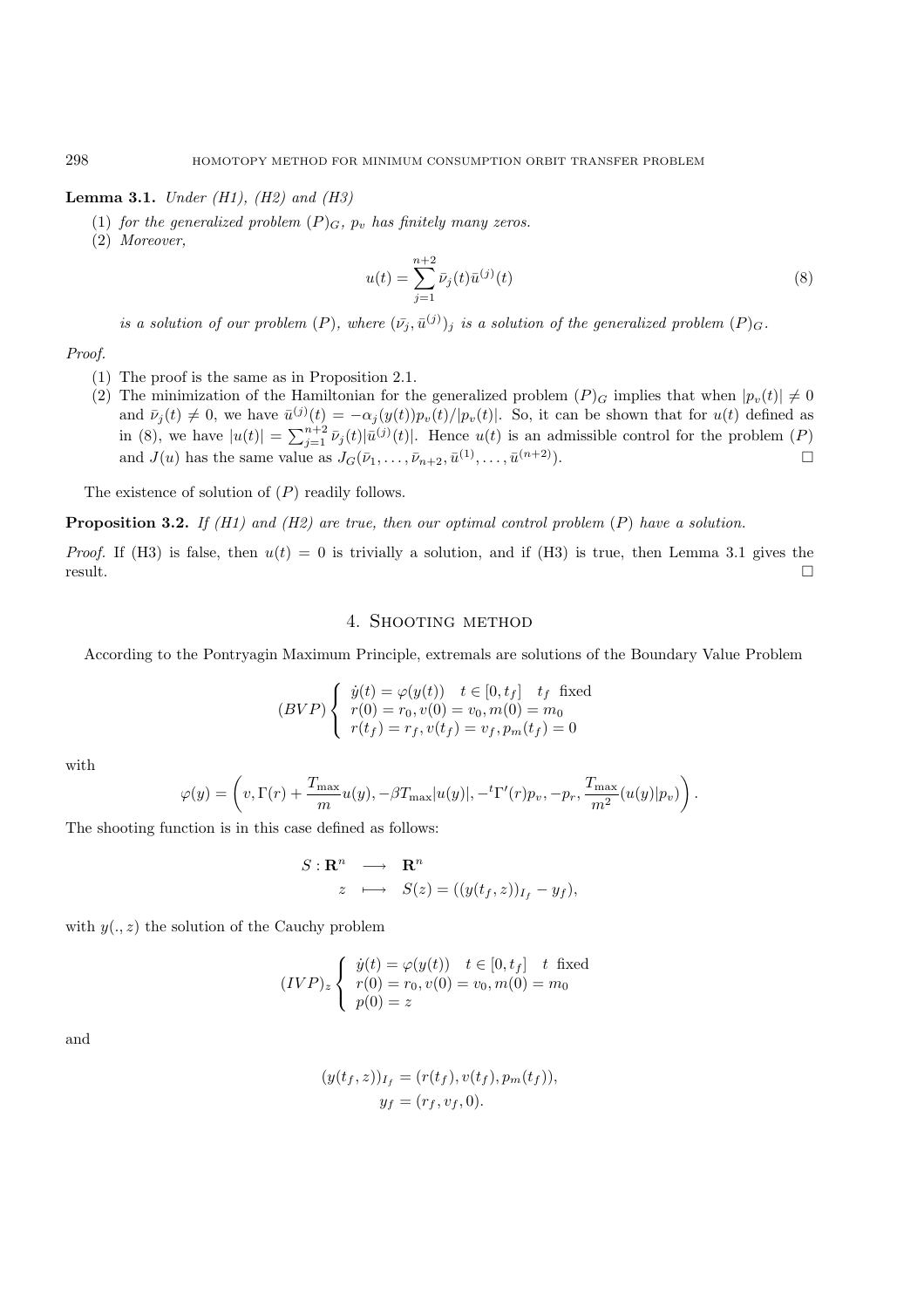The Boundary Value Problem ( $BVP$ ) can be solved by computing a zero of the shooting equation  $S(z)=0$ using a Newton algorithm. This requires the differentiability of the shooting function which is not obvious here because the second member in the Initial Value Problem  $(IVP)_z$  is not continuous. But with the definitions of

$$
\Omega = \{ z \in \mathbf{R}^n | x(t, z) \in A \quad \forall t, p_v(t, z) \neq 0 \quad \forall t, \psi^2(y(t, z)) + (p_r(t, z) | p_v(t, z))^2 \neq 0 \quad \forall t, \psi(y(0, z)) \neq 0 \quad \text{and} \quad \psi(y(t_f, z)) \neq 0 \}
$$

and

$$
\psi_z(t) = \psi(y(t, z)),
$$

the regularity of the shooting function can be proved.

#### **Proposition 4.1.**

- (1) For  $z \in \Omega$ ,  $\psi_z(t)$  is continuously differentiable and finitely many switching times exist such that  $\psi(y(t, z)) = 0$ ;
- (2)  $\Omega$  *is an open subset of*  $\mathbb{R}^n$  *and*  $S$  *is*  $C^{\infty}$  *in*  $\Omega$ *.*

*Proof.*

(1) Let  $z \in \Omega$ , then  $p_v(t, z) \neq 0$  for all t and the discontinuities of the control arrive only if  $\psi(y(t, z)) = 0$ , where  $y(t, z)$  is an absolutely continuous function solution of

$$
(IVP)_z \begin{cases} \dot{y}(t) = \varphi_1(y(t)) & \text{if } \psi(y(t)) < 0\\ \dot{y}(t) = \varphi_2(y(t)) & \text{if } \psi(y(t)) > 0\\ r(0) = r_0, \quad v(0) = v_0, \quad m(0) = m_0\\ p(0) = z, \end{cases}
$$

$$
\varphi_1(y(t)) = \varphi(y(t))
$$
 with  $u(t) = -\frac{p_v(t)}{|p_v(t)|}$  and  $\varphi_2(y(t)) = \varphi(y(t))$  with  $u(t) = 0$ . However, here

$$
\dot{\psi}_z(t) = -\frac{T_{\text{max}}}{m(t, z)} \frac{(p_v(t, z)|p_r(t, z))}{|p_v(t, z)|},\tag{9}
$$

and the right member of (9) is continuous, thus  $\psi_z(t)$  is absolutely continuous and  $\psi_z(t)$  is C<sup>1</sup>. The definition of  $\Omega$  implies that  $\psi_z(t) = 0$  and  $\dot{\psi}_z(t) = 0$  cannot be true simultaneously, so the times when  $\psi_z(t) = 0$  are isolated in the compact  $[0, t_f]$  and  $\psi_z(t)$  has a finite number of many zeros.

(2) Let  $z \in \Omega$ . When there is no time such that  $|p_v(t, z)| = 0$  and  $\psi(y(t, z)) = 0$  the  $(IVP)_z$  is a Cauchy problem with  $C^{\infty}$  second member and the result is obvious.

Suppose now there is only one switching time  $\bar{t} \in ]0, t_f[$  where  $\psi_z(\bar{t}) = 0$ . It can be assumed, without loss of generality that in [0,  $\bar{t}$ ],  $y(t, z)$  is the solution of

$$
(IVP_1)_z \begin{cases} \dot{y}(t) = \varphi_1(y(t)) & t \in [0, \bar{t}] \\ r(0) = r_0, \quad v(0) = v_0, \quad m(0) = m_0 \\ p(0) = z. \end{cases}
$$

In this case one can prove that the function  $z \mapsto \bar{t}(z)$  is well defined in a neighborhood of z and is  $C^{\infty}$ . For this the following function is considered:

$$
F: [0, \bar{t} + \eta[\times B(z, \eta) \longrightarrow \mathbf{R} (t, w) \longrightarrow F(t, w) = \psi(y_1(t, w)).
$$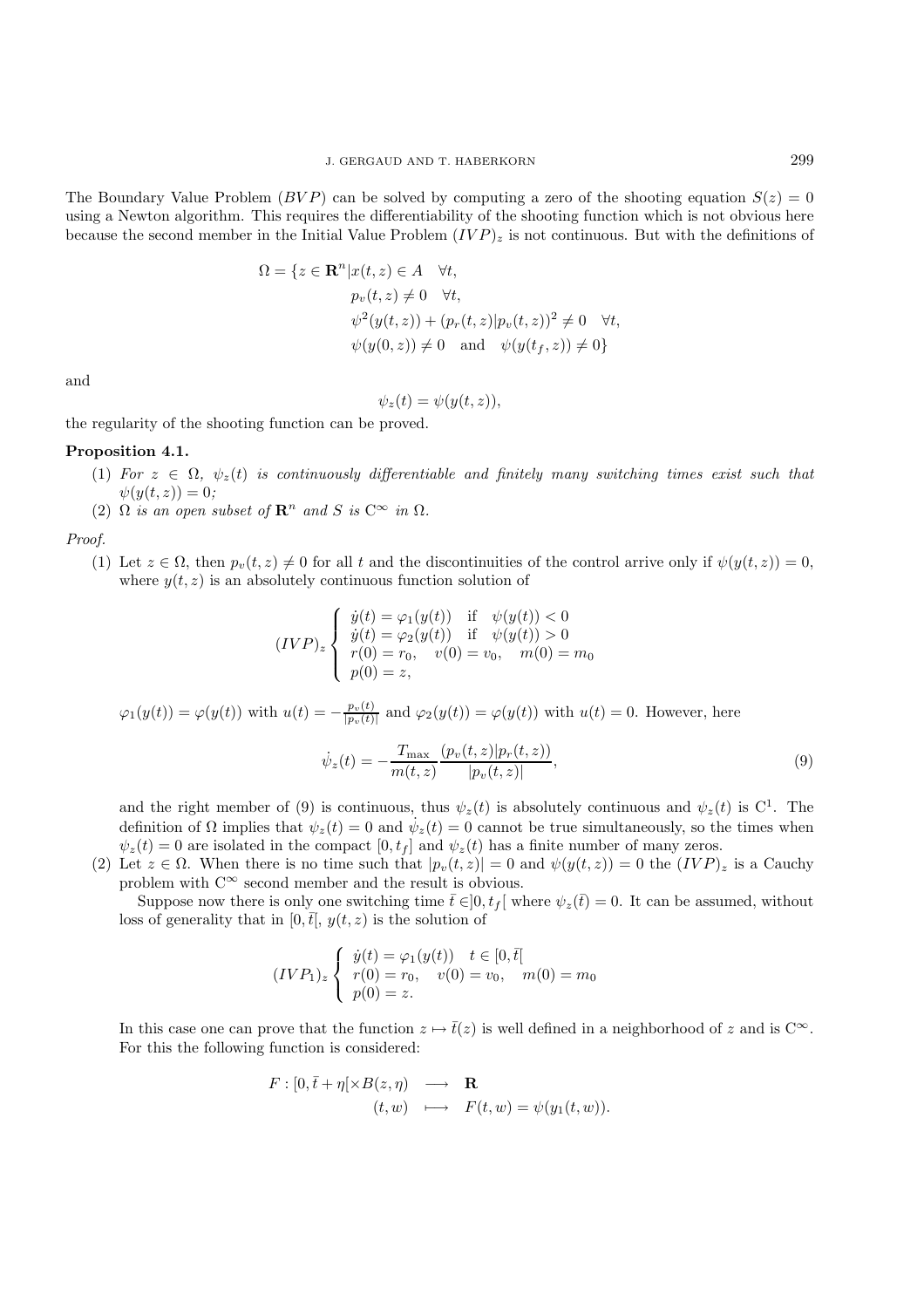This function is well defined for an  $\eta > 0$  and is  $C^{\infty}$  because  $\varphi_1$  is  $C^{\infty}$  in  $(IVP_1)_z$ . However

$$
\frac{\partial F}{\partial t}(\bar{t},z) = \dot{\psi}_z(t) \neq 0 \quad \text{in} \quad \Omega,
$$

so the implicit function theorem can be applied and the function  $\bar{t}(z)$  is  $C^{\infty}$  in a neighborhood of z.

We see now that the curve solution  $y(t, z)$  is  $y_1(t, z)$  in  $[0, \bar{t}]$  and  $y_2(t, z)$  in  $[\bar{t}, t_f]$ , where  $y_2(t, z)$  is the solution of the initial value problem

$$
(IVP_2)_z \left\{ \begin{array}{c} \dot{y}(t) = \varphi_2(y(t)) \\ y(\bar{t}) = y_1(\bar{t}, z). \end{array} \right.
$$

This solution is transverse to the commutation surface  $\psi(y) = 0$  at  $y(\bar{t}, z)$ , *i.e.* that  $\dot{y}_1(\bar{t}, z)$  and  $\dot{y}_2(\bar{t}, z)$ are in the same side from the tangent plan of the commutation surface at  $y_1(\bar{t}, z)$ , because

$$
\dot{\psi}_z(t) = \frac{\partial \psi}{\partial y} \cdot \dot{y}_1(\bar{t}, z) = \frac{\partial \psi}{\partial y} \cdot \dot{y}_2(\bar{t}, z) = -\frac{T_{\text{max}}}{m(\bar{t}, z)} \frac{(p_v(\bar{t}, z)|p_r(\bar{t}, z))}{|p_v(\bar{t}, z)|}
$$

is different from 0 for  $z \in \Omega$ . Therefore the solution will be well defined in a neighborhood of z, and by composition the shooting function will also be  $C^{\infty}$ . For the general case where there is a finite number of switching times, the argument is repeated.

 $\Box$ 

**Remark 4.2.** To say that  $z \in \Omega$  implies that there is in  $[0, t_f]$  no time where a thrust arc appears or disappears when z changes locally and that there is no singular arc.

To illustrate this result the simple problem  $(Q)$  is considered where the acceleration of a material point  $\ddot{x}(t) = u(t)$  is controlled, with the constraint on the control  $|u(t)| \leq 1$ , fixed final time, fixed initial and final states (in position and velocity) and a minimum cost  $\int_0^{t_f} |u(t)| dt$  is required. When applied to this problem, the Pontryagin Maximum Principle gives a Boundary Value Problem  $(BVQ)$ ,  $\dot{x}_1(t) = x_2(t), \dot{x}_2(t) = u(t), p_1(t) = u(t)$  $0, \dot{p}_2(t) = -p_1(t)$ , the same two points conditions than the problem  $(Q)$  and the relation between the control and the adjoint state

$$
u(t) = \begin{cases} 0 & \text{if } |p_2(t)| < 1\\ -\alpha \frac{p_2(t)}{|p_2(t)|} & \text{with } \alpha \in [0,1] \text{ if } |p_2(t)| = 1\\ -\frac{p_2(t)}{|p_2(t)|} & \text{if } |p_2(t)| > 1. \end{cases}
$$

For this simple problem, it is easy to see that the set  $\Omega$  where the shooting function is  $C^{\infty}$  is the union of 9 open sets of  $\mathbb{R}^2$  defined by the structure of the control (see Fig. 1).

The numerical difficulties for solving the shooting equation  $S(z) = 0$  by a Newton algorithm are now analyzed. In fact, for our simple problem  $(Q)$ , it can be seen that:

- (1) the shooting function is constant in  $\mathcal{D}_{-1}, \mathcal{D}_0$  and  $\mathcal{D}_{+1}$ ;
- (2) the shooting function is not defined at  $z = (0, -1)$  and  $z = (0, 1)$ ;
- (3) the shooting function is not differentiable on the boundary of  $\Omega$ .

It is therefore evident for this simple example that if the initial point  $z_0$  for solving the equation  $S(z)=0$ is not in the correct domain, that is in the domain where the structure of the control is the same as the structure of the optimal control, then the Newton algorithm diverges. For the orbital transfer problem, if it is supposed that  $p_v(t; z) \neq 0$  everywhere, the situation is similar. In fact,  $\psi(y(\bar{t}, z)) = 0$  and  $(p_r(\bar{t}, z) | p_v(\bar{t}, z)) = 0$ means that at  $\bar{t}$ ,  $y(t, z)$  is tangent to the commutation surface and thus that the structure of the control changes in z or that we have a singular arc. However in practice the structure of the optimal control is not known, and the goal is to find the solution without this information. Another difficulty using Newton algorithm is to compute the Jacobian of the shooting function. In fact the second member of the Initial Value Problem  $(IVP)$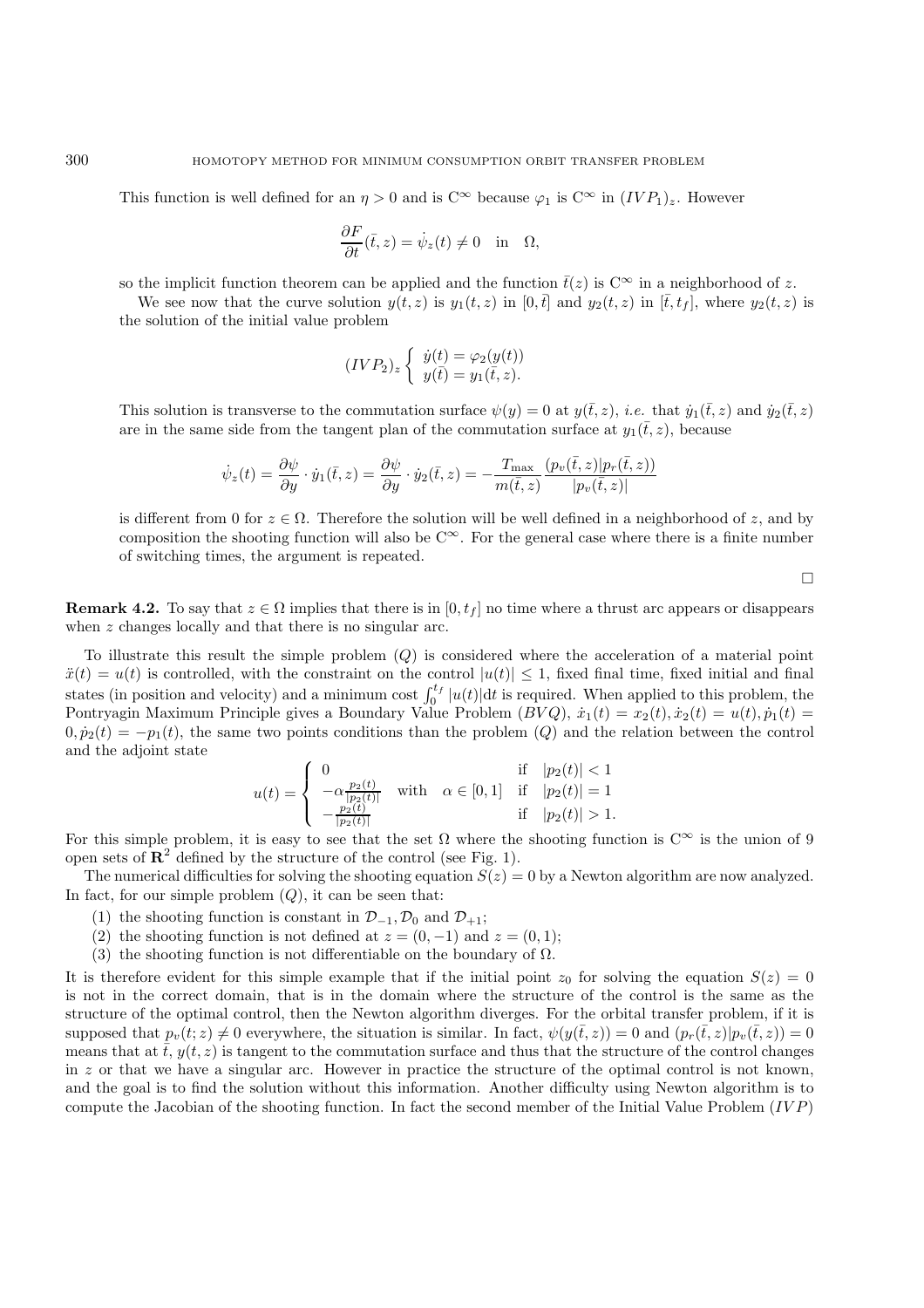

FIGURE 1. Stucture of the control with respect to z for the problem  $(Q)$ ; equations of lines are  $z_2 = -1, z_2 = +1, -2z_1 + z_2 = -1, -2z_1 + z_2 = +1.$ 

which defines the shooting function is discontinuous. Therefore, it is necessary to compute the Jacobian by finite differences. For this, there must be an accurate adequation between the step used to compute the finite differences and the local error used for controlling the step in the integrator subroutine. If the step of finite differences is too small, then the Jacobian becomes numerically singular.

### 5. Homotopy method

The principal idea of the method we propose is to define a family of problems which depend on a parameter  $\lambda \in [0,1]$  and which connect the orbital transfer problem with the minimization of the energy for  $\lambda = 0$  to the problem with the minimization of the consumption for  $\lambda = 1$  [6]. To this end, we only change the criterion to minimize

$$
(P)_{\lambda} : \text{Min} \quad \int_0^{t_f} \lambda |u(t)| + (1 - \lambda) |u(t)|^2 \mathrm{d}t.
$$

Similar results, with same proofs, as those obtained in Sections 2 and 3 for the initial optimal control problem  $(P)$ are proved for this family of problem.

**Proposition 5.1.** *If (H1), (H2) and (H3) are true then*

- (1)  $p_{\lambda v}$  *has finitely many zero and*  $p_0 \neq 0$ ;
- (2)  $(P)_{\lambda}$  *has a solution for all*  $\lambda \in [0, 1]$ *.*

When the Pontryagin Maximum Principle is applied to this family of problems, a family of Boundary Value Problems  $(BVP)$ <sub>λ</sub> is obtained which is identical to  $(BVP)$  except in the relation between the control and the adjoint state given by the minimization of the Hamiltonian.

**Proposition 5.2.** *Under (H1), (H2) and (H3), the solution of the minimization of the Hamiltonian associated to the problem*  $(P)_{\lambda}$  *in the case where*  $|p_v| \neq 0$  *is for*  $\lambda \in [0,1]$ 

$$
u(y,\lambda) = \begin{cases} -\frac{p_v}{|p_v|} & \text{if } \psi(y) < -(1-\lambda) \\ \left(\frac{\psi}{2(1-\lambda)} - \frac{1}{2}\right) \frac{p_v}{|p_v|} & \text{if } |\psi(y)| \le (1-\lambda) \\ 0 & \text{if } \psi(y) > (1-\lambda). \end{cases} \tag{10}
$$

*For*  $\lambda = 1$  *the relation is given by (7).*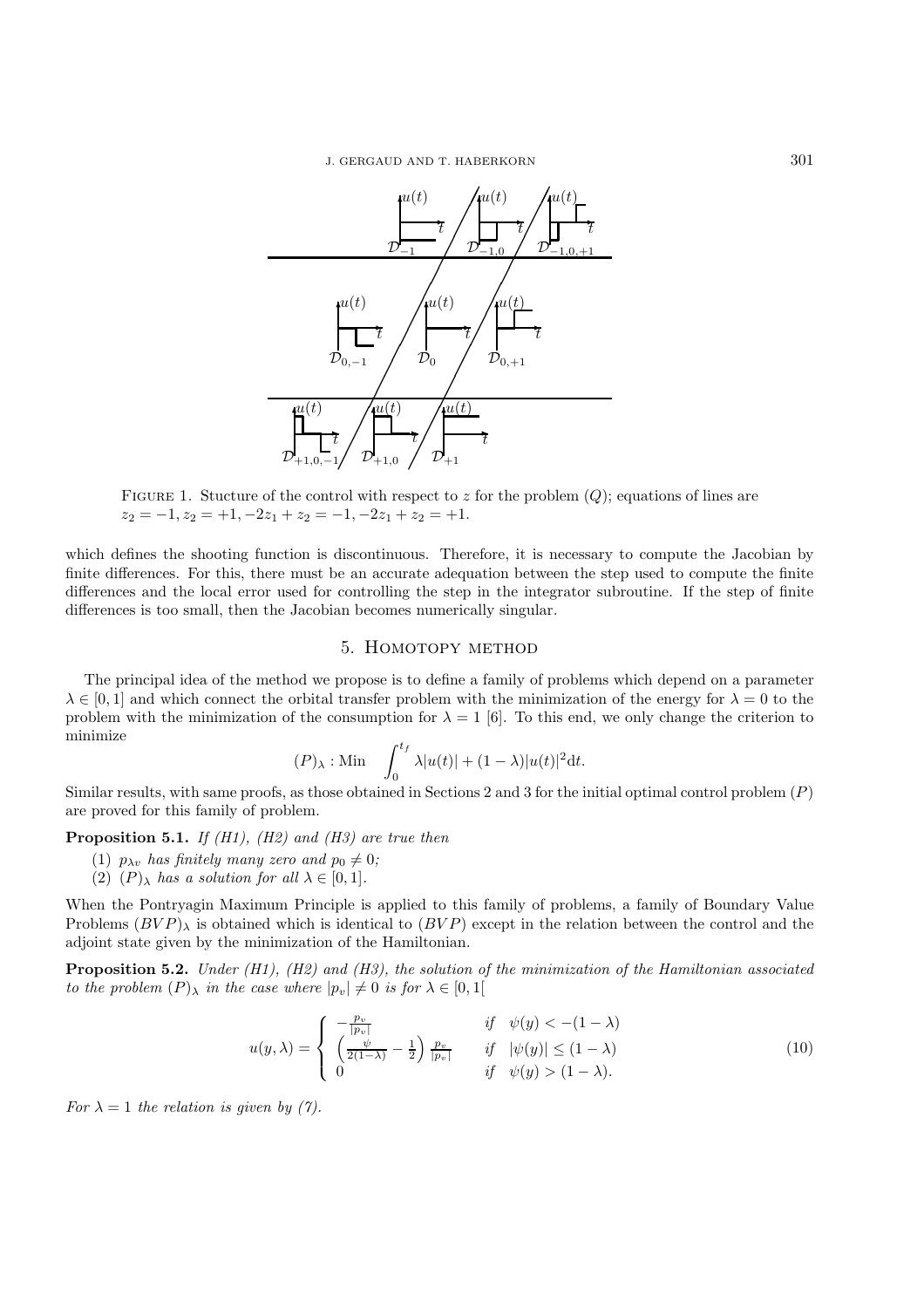Let us now define  $y(t, z, \lambda)$  the solution of the initial value problem  $(IVP)_{(z,\lambda)}$  associated to the boundary value problem  $(BVP)_{\lambda}$ 

$$
(IVP)_{(z,\lambda)} \begin{cases} \dot{y}(t) = \varphi(y(t), \lambda) \\ r(0) = r_0, v(0) = v_0, m(0) = m_0 \\ p(0) = z, \end{cases}
$$

where

$$
\varphi(y,\lambda) = \left(v, \quad \Gamma(r) + \frac{T_{\max}}{m} u(y,\lambda), \quad -\beta T_{\max}|u(y,\lambda)|, \quad -{}^t \Gamma'(r) p_v, \quad -p_r, \quad \frac{T_{\max}}{m^2} \left(u(y,\lambda)|p_v\right)\right),
$$

the shooting homotopy  $S(z, \lambda)=(y(t, z, \lambda)_{I_f} - y_f)$ , that is the shooting function associated to the Boundary Value Problem  $(BVP)_{\lambda}$ , and the sets

$$
\Omega_0 = \{(z, \lambda) \in \mathbf{R}^n \times [0, 1[|x(t, z, \lambda) \in A \quad \forall t, \quad p_v(t, z, \lambda) \neq 0 \quad \forall t\},\
$$
  

$$
\Omega_1 = \{(z, \lambda) \in \mathbf{R}^n \times [0, 1]|x(t, z, \lambda) \in A \quad \forall t, \quad p_v(t, z, \lambda) \neq 0 \quad \forall t\},
$$

and

$$
\Omega'_0 = \{ z \in \Omega_0 | (\psi(y(t, z, \lambda)) - (1 - \lambda))^2 + (p_r(t, z, \lambda) | p_v(t, z, \lambda))^2 \neq 0 \quad \forall t, (\psi(y(t, z, \lambda)) + (1 - \lambda))^2 + (p_r(t, z, \lambda) | p_v(t, z, \lambda))^2 \neq 0 \quad \forall t, |\psi(y(0, z, \lambda))| \neq 1 - \lambda \quad \text{and} \quad |\psi(y(t_f, z, \lambda))| \neq 1 - \lambda \}.
$$

It is now possible to prove regularity results of our shooting homotopy.

#### **Proposition 5.3.**

- (1)  $S(z, \lambda)$  *is a continuous function in*  $\Omega_0$  *and an upper semi-continuous set valued map in*  $\Omega_1$ *.*
- (2) *The shooting homotopy*  $S(z, \lambda)$  *is*  $C^{\infty}$  *in*  $\Omega'_0$ *.*

*Proof.*

- (1) For  $(z, \lambda) \in \Omega_0$ , the function  $\varphi(y, \lambda)$  is, by Proposition 5.2, Lipschitz in  $(y, \lambda)$ . Thus  $S(z, \lambda)$  is continuous in  $\Omega_0$ . For the case  $(z, 1) \in \Omega_1$ , the result is less obvious because, in this case the second member of the initial value problem  $(IVP)_{(z,\lambda)}$  is in fact a differential inclusion. However, it can be seen that the second member of this differential inclusion has convex compact values and is upper semi-continuous. Then, known theorem of differential inclusion (see Th. 1 of Chap. 2 of [2]) gives the result.
- (2) To prove that the shooting homotopy is  $C^{\infty}$  in  $\Omega'_{0}$  we build a new initial value problem, which can also be defined in the case  $\lambda_0 < 0$  with the same relation (10) for the control without difficulties

$$
(IVP')_{(z,\lambda)} \begin{cases} \dot{y}(t) = \varphi(y(t), \lambda) \\ \dot{\lambda}(t) = 0 \\ r(0) = r_0, v(0) = v_0, m(0) = m_0 \\ p(0) = z \\ \lambda(0) = \lambda_0. \end{cases}
$$

Then, as in Proposition 4.1 we have to prove that the trajectory  $y(t, z, \lambda)$  is transverse in the surfaces  $\psi(y) = 1 - \lambda$  and  $\psi(y) = -(1 - \lambda)$ . This comes immediately from the fact that

$$
\frac{\partial \psi}{\partial y}(y(t,z,\lambda)) \cdot \dot{y}(t,z,\lambda) = -\frac{1}{2(1-\lambda)} \frac{T_{\text{max}}}{m(t,z,\lambda)} \frac{(p_v(t,z,\lambda))p_r(t,z,\lambda)}{|p_v(t,z,\lambda)|}
$$

is not zero when  $|\psi(y(t, z, \lambda))| = 1 - \lambda$  and  $(z, \lambda)$  is in  $\Omega'_0$ .

 $\overline{0}$ .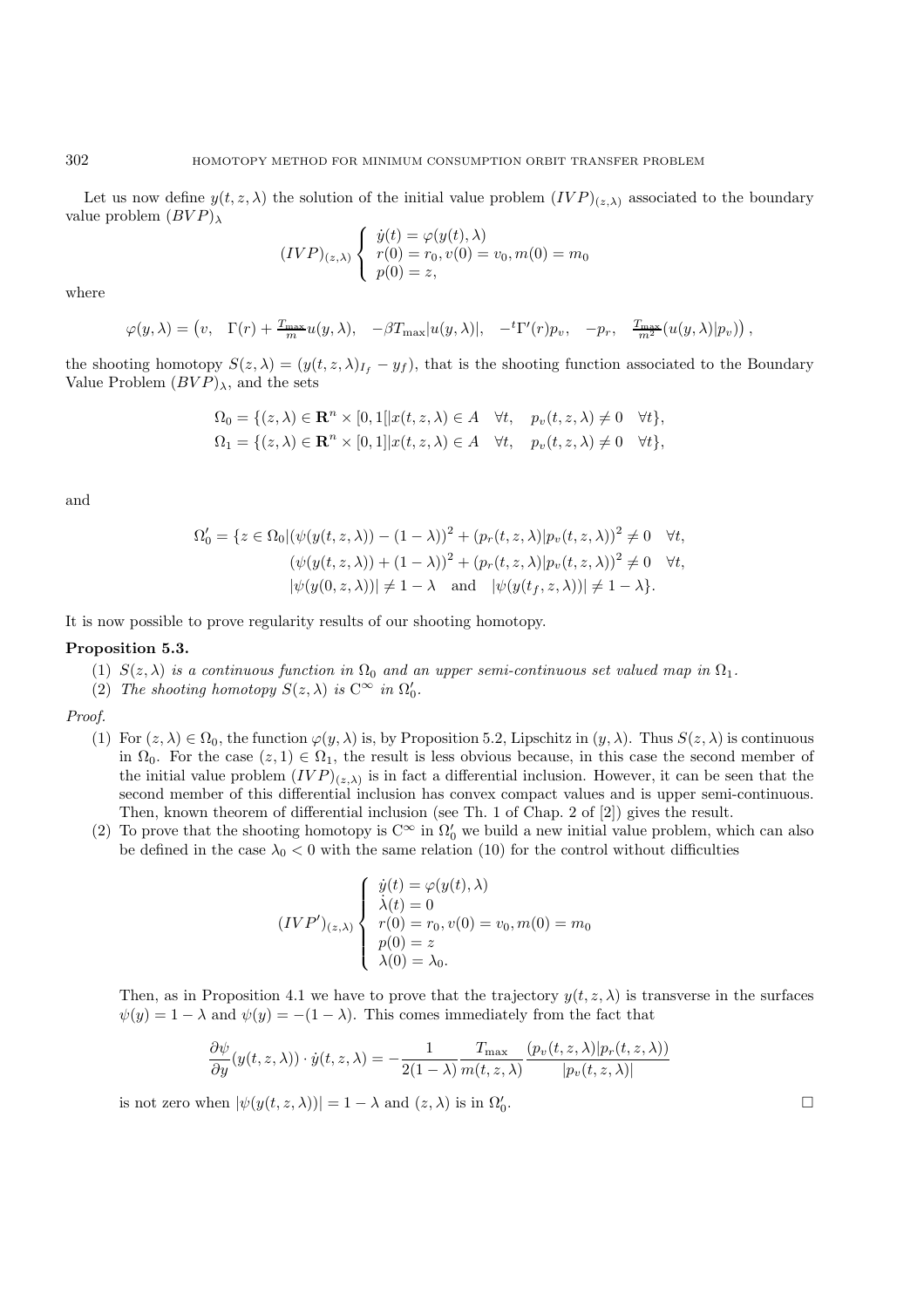**Remark 5.4.** The smoothness of the shooting homotopy at  $(z, 1)$  is a more delicate problem. In fact, it is also possible to define the problem  $(IVP')_{(z,\lambda)}$  for  $\lambda > 1$ , but the minimization of the Hamiltonian gives in this case, always for  $|p_v| \neq 0$ ,

$$
u(y,\lambda) = \begin{cases} -\frac{p_v}{|p_v|} & \text{if } \psi(y) < 0\\ 0 & \text{or } -\frac{p_v}{|p_v|} & \text{if } \psi(y) = 0\\ 0 & \text{if } \psi(y) > 0. \end{cases}
$$
(11)

So, when  $\lambda \geq 1$ , the shooting homotopy is constant with respect to  $\lambda$  for z fixed in  $\Omega$ . It is then not obvious that the partial derivative with respect to  $\lambda$  of the shooting homotopy at point  $(z, 1)$  is zero. However, For a numerical point of view, this is not a problem because we will not have to compute partial derivatives with respect to  $\lambda$  at such points  $(z, 1)$ .

**Corollary 5.5.** *For*  $(z, \lambda) \in \Omega_0$ *, the control*  $u(t, z, \lambda)$  *is piecewise*  $C^1$  *in* t*.* 

Moreover an interesting property can be indicated.

**Proposition 5.6.** *Under assumptions (H1),(H2) and (H3) and if*  $(x_\lambda, u_\lambda)$  *is a solution of*  $(P)_\lambda$ *, then for*  $0 \leq \lambda \leq \lambda' \leq 1$  *there are:* 

- (1)  $J_{\lambda}(u_{\lambda}) \leq J_{\lambda'}(u_{\lambda'}) \leq J_1(u_1) \leq J_1(u_{\lambda});$
- $(2)$   $|J_1(u_\lambda) J_\lambda(u_\lambda)| \to 0$  when  $\lambda \to 1$ ;
- (3)  $J_{\lambda}(u_{\lambda}) \rightarrow J_1(u_1)$  *and*  $J_1(u_{\lambda}) \rightarrow J_1(u_1)$  *when*  $\lambda \rightarrow 1$ .

*Proof.*

(1) For all  $u \in B(0,1)$  and  $0 \leq \lambda \leq \lambda' \leq 1$ 

$$
\lambda'|u| + (1 - \lambda')|u|^2 = \lambda|u| + (1 - \lambda)|u|^2 + (\lambda' - \lambda)(|u| - |u|^2)
$$
  
\n
$$
\ge \lambda|u| + (1 - \lambda)|u|^2.
$$

This implies that  $J_\lambda(u) \leq J_{\lambda'}(u)$  for all admissible control. As the sets of admissible control are the same for all  $\lambda \in [0, 1]$  the following inequality is obtained

$$
J_{\lambda}(u_{\lambda}) \leq J_{\lambda}(u_{\lambda'}) \leq J_{\lambda'}(u_{\lambda'}).
$$

(2) The function  $l(u, \lambda) = \lambda |u| + (1 - \lambda) |u|^2$  is continuous on the compact  $B(0, 1) \times [0, 1]$ . So it is uniformly continuous. Thus for all  $\varepsilon > 0$ , there exists  $\eta > 0$ , such that for all  $\lambda$ ,  $|\lambda - 1| < \eta$  and  $u \in B(0, 1)$ 

$$
|l(u, \lambda) - l(u, 1)| < \varepsilon.
$$

Hence

$$
|J_{\lambda}(u_{\lambda}) - J_1(u_{\lambda})| \leq \int_0^{t_f} |l(u_{\lambda}(t), \lambda) - l(u_{\lambda}(t), 1)| dt
$$
  
\$\leq \varepsilon t\_f\$.

(3) The result is obvious.

It is of course interesting to study the convergence of a sequence of solution of problems  $(P)_{\lambda_k}$ , noted  $(x_k, u_k)_k$ , when  $(\lambda_k)_k$  converges to 1.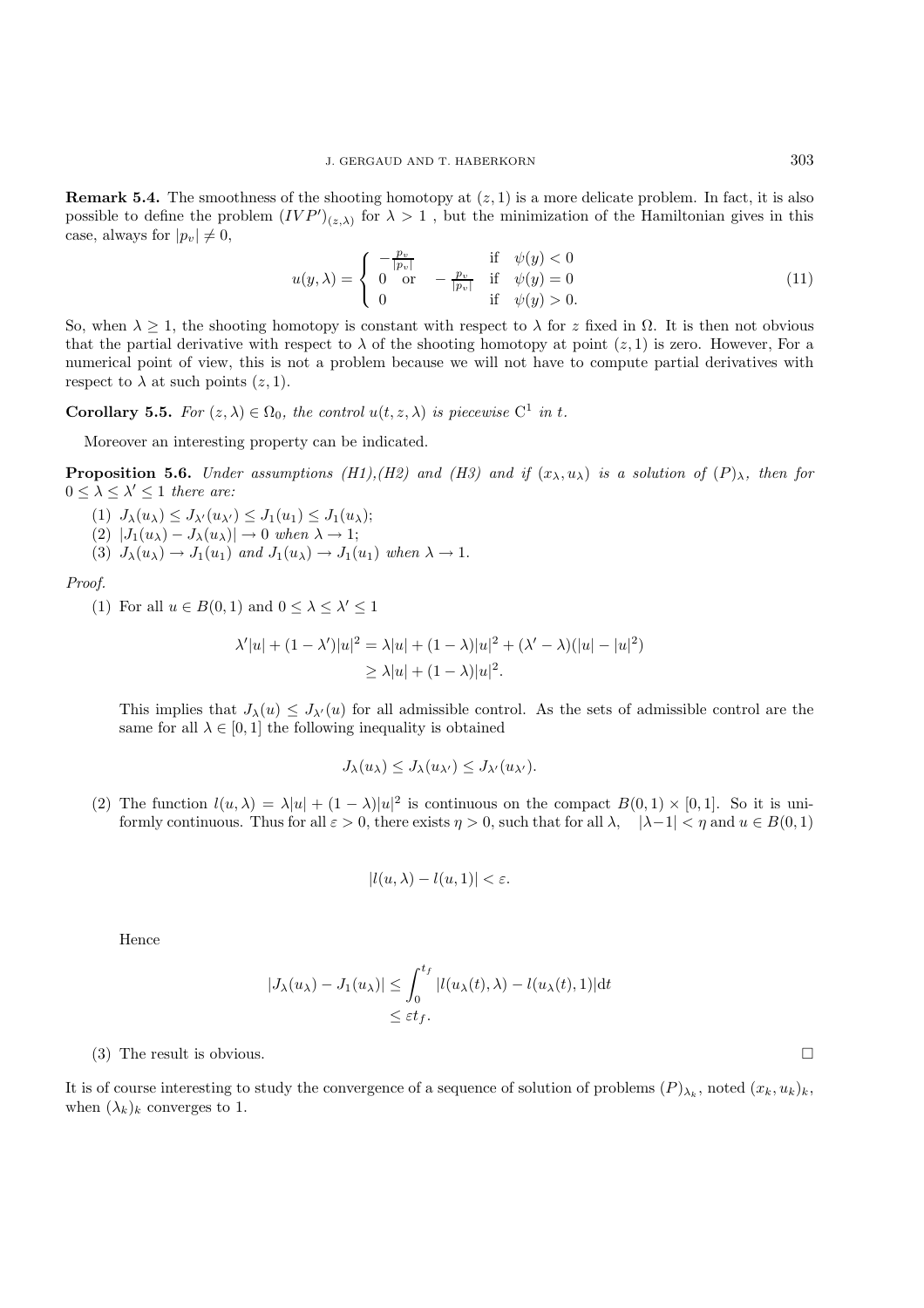**Proposition 5.7.** *If (H1) and (H2) are true,*  $(\lambda_k)_k$  *is a sequence of* [0, 1] *which converges to 1 when* k *converges*  $to +\infty$  and  $(x_k, u_k)_k$  *is for all* k an optimal pair of  $(P)_{\lambda_k}$ , then there exists a subsequence, always noted  $(x_k, u_k)_k$ , *which converges to a solution*  $(\bar{x}, \bar{u})$  *of the problem*  $(P)$  *in the following sense:* 

(1)  $x_k \rightarrow \bar{x}$  *uniformly on* [0, t<sub>f</sub>];

(2)  $u_k \to \bar{u}$  weakly- $*$  *in*  $L_m^{\infty}([0, t_f]).$ 

*Proof.*

- (1) The proof follows the lines of the classical Filippov theorem. First, because of the proposition 5.6,  $u_k$  is a minimized sequence of (P). Secondly the assumptions ensure that  $(x_k)_k$  is absolutely continuous and equibounded and that  $||\dot{x}_k||_{\infty} \leq l \quad \forall k$ . The Theorem 4 page 13 of [2] says that there exists a subsequence, always noted  $(x_k)_k$ , which converges uniformly to  $\bar{x}$  absolutely continuous and  $(\dot{x}_k)_k$ converges weakly- $*$  to  $\dot{\bar{x}}$  in  $L_n^{\infty}([0, t_f])$ . From the lower closure Theorem (8.8.i) of [5],  $\dot{\bar{x}}(t)$  belongs to  $\tilde{Q}_G(\bar{x}(t))$  almost everywhere. The set  $\tilde{Q}_G(x(t))$  is here, as defined at page 313 of [5], the set associated to the generalized problem  $(P)_G$  of all  $(\tilde{x}_0, \tilde{x}) \in \mathbb{R}^{n+1}$  with  $\tilde{x}_0 \ge l_0(\nu_1, \ldots, \nu_{n+2}, u^{(1)}, \ldots, u^{(n+2)})$ and  $\tilde{x} = f_G(x, \nu_1, \dots, \nu_{n+2}, u^{(1)}, \dots, u^{(n+2)})$  for some generalized control  $(l_G$  and  $f_G$  are the functions which define respectively the cost and the state equation of the generalized problem). Finally,  $\bar{x}$  is an optimal trajectory of the generalized problem  $(P)_G$ . By measurable selection, a generalized control  $(\bar{\nu}_1,\ldots,\bar{\nu}_{n+2},\bar{u}^{(1)},\ldots,\bar{u}^{(n+2)})$  associated to  $\bar{x}$  can be chosen. Now, as in Section 3, if  $\bar{u}(t) = \sum_{j=1}^{n+2} \bar{\nu}_j(t) u^{(i)}(t)$ , then  $\bar{u}$  is an admissible control of the problem  $(P)$  associated to  $\bar{x}$ .
- (2) From the state equation it can be observed that

$$
u_k(t) = \frac{m_k(t)}{T_{\text{max}}}(\dot{v}_k(t) - \Gamma(r_k(t))).
$$

However  $(v_k)_k$  and  $(m_k)_k$  converge uniformly to  $\bar{v}$  and  $\bar{m}$  and  $(\dot{v}_k)_k$  converges weakly- $*$  to  $\bar{v}$ , and the result is obtained.

 $\Box$ 

**Remark 5.8.** The proposition is also true if the optimal solution of the initial optimal control problem has a singular arc. The singular arc in our numerical experimentation was not encountered, however the existence of such arcs for particular initial and terminal orbits is an open question.

## 6. Algorithm

The computation of the zero path of our homotopy  $S(z,\lambda)$  is now considered. The simplest way to follow this zero path is basically to try to solve a sequence of equations of the form  $S(z,\lambda) = 0$ , with  $\lambda$  growing from 0 to 1, by taking the previously obtained solution as an initial guess for the next try. This algorithm converges easily for the simple problem (Q), unfortunately an appropriate sequence of  $(\lambda_k)_k$  for our optimal transfer problem could not be found. As values approaching  $\lambda = 0.8$  are used, the Newton algorithm diverges. So we use a Predictor-Corrector (PC) method or continuation method which dynamically computes the  $\lambda$  values. In order to have a self-contained article and to insist on numerical implementation difficulties, the basic idea of this algorithm is recalled. For more detailed explanation of the PC method, see [1, 11, 12].

Assume that the considered homotopy  $S(z, \lambda)$  is regular enough  $(\mathcal{C}^2)$ , and that the zero path which comes from  $(z_0, 0)$  is a differentiable curve C. In that case it is possible to parameterize this curve with respect to the arclength s. Now, if it is supposed that  $S'(z(s), \lambda(s))$  is of full rank on the curve  $S(z(s), \lambda(s)) = 0$ , then the two unit tangent vectors to C at s are the two elements of the kernel of  $S'(z(s), \lambda(s))$  of norm 1. To determine the direction, the augmented Jacobian matrix is introduced

$$
A(s) = \begin{pmatrix} \frac{\partial z}{\partial s}(s) & \frac{\partial \lambda}{\partial s}(s) \\ \frac{\partial S}{\partial z}(z(s), \lambda(s)) & \frac{\partial S}{\partial \lambda}(z(s), \lambda(s)) \end{pmatrix}.
$$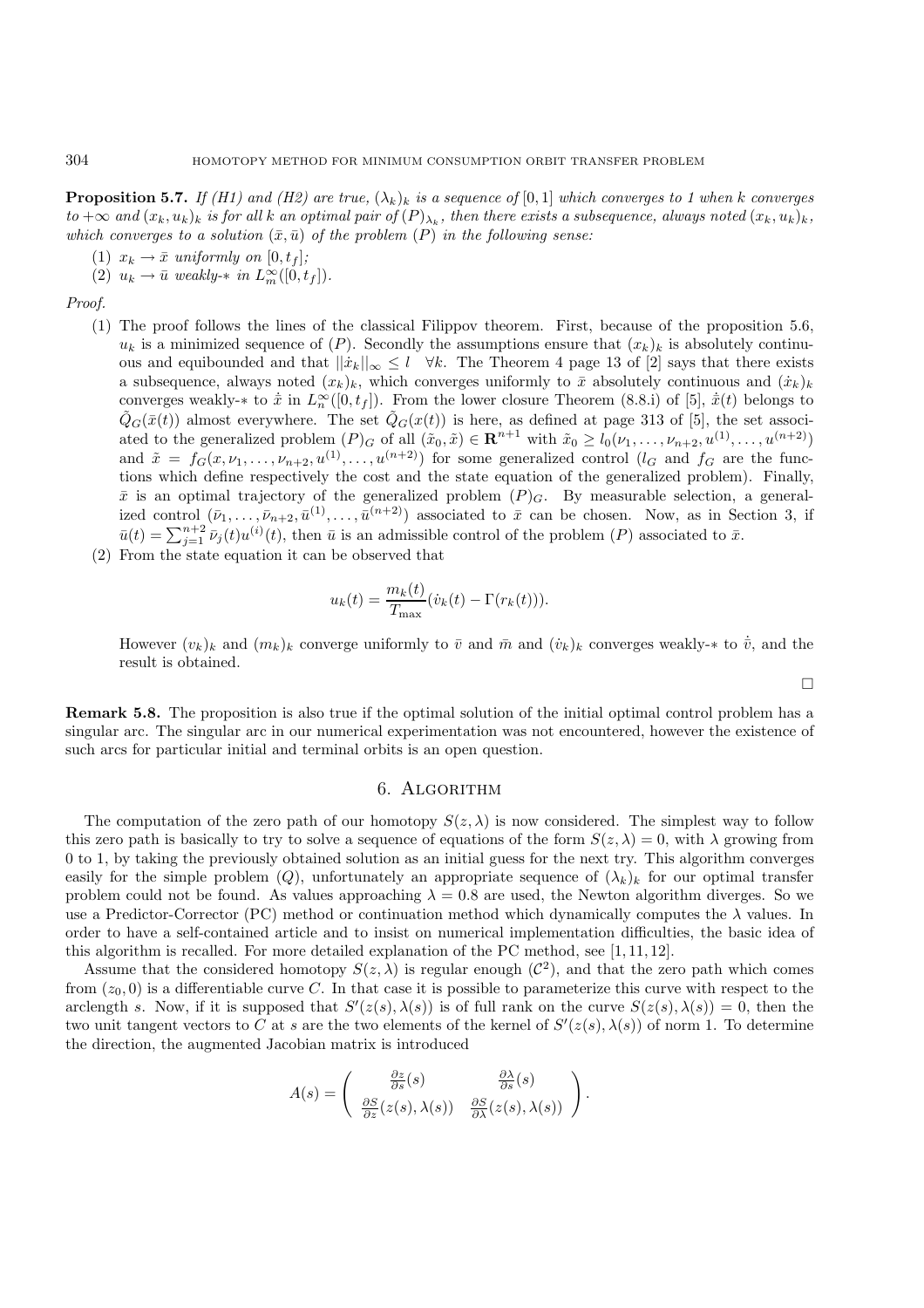Because  $S'(z(s), \lambda(s))$  is supposed of full rank, this matrix is non singular and so the sign of its determinant is constant

$$
sgn(\det(A(s))) = sgn(\det(A(0))). \tag{12}
$$

Hence, by setting the first direction of the tangent vector (we take  $\partial \lambda/\partial s(0) > 0$ ), the unique unit tangent vector to C verifying (12) can be computed. We note  $\phi(S'(z,\lambda))$  this tangent vector.

Now, following the zero path of S is equivalent to the integration of the initial value problem  $(IVP)$ 

$$
(IVP)\begin{cases} (z(s),\dot{\lambda}(s)) = \phi(S'(z(s),\lambda(s)))\\ (z(0),\lambda(0)) = (z_0,0). \end{cases}
$$

The  $HOMPACK90$  software [12] has been implemented to integrate the  $(IVP)$  problem. The algorithm developed in this software uses the fact that  $S(z(s), \lambda(s)) = 0$ . An integration step is decomposed into two main phases: a prediction and a correction. The prediction step consists of a simple scheme, for instance the Euler scheme:

 $w^{n+1} = (z^n, \lambda^n) + h\phi(S'(z^n, \lambda^n))(h$  is the steplength).

The correction phase consists in getting back onto the zero path which should not be too far:

$$
(z^{n+1}, \lambda^{n+1}) = \underset{S(\omega)=0}{\text{argmin}} \frac{1}{2} ||\omega - w^{n+1}||^2.
$$

This correction is performed with Newton steps, which is supposed not be too expensive as the solution is near.

The main advantage of this method is that the steplength of the prediction can take into account the previous predictions so that if the zero path is regular, the software reaches  $\lambda = 1$  very rapidly. However there is a drawback as for each prediction and correction step, the Jacobian of the homotopy has to be evaluated. But, because for  $\lambda = 1$  the control is discontinuous, we can only approximate the Jacobian by finite differences (it is not possible to use here variational equation or automatic differentiation). This requires a good adequation between the integration step error for computing the shooting homotopy and the step of finite differences. This is a crucial point for the numerical convergence. Of course, the step of finite differences must not be too large. However it must not be also too small in comparison with the integration step error, otherwise we "differentiate" numerical errors.

## 7. Numerical results

As in [4, 7, 9], because of the large number of revolutions and strong oscillations in Cartesian coordinates, the Gauss coordinates system which describes the movement of the satellite in a more orbit-related point of view is preferred. There we use the first five components of the state vector to characterize the osculating orbit (the orbit the satellite would follow if no thrust was applied), while the sixth component indicates the current position of the satellite on this orbit. As the orbit deformation is quite smooth, especially for low thrust transfers, this guarantees a very good numerical stability for our state vector, which would not be the case with the Cartesian expression. This particular choice of coordinates is illustrated by Figure 2.

The state variables  $(x, m) = (P, e_x, e_y, h_x, h_y, L, m)$  in **R**<sup>7</sup> are now defined:

- semi-latus rectum  $P$ ;
- eccentricity vector  $(e_x, e_y)$ , in the orbit plane, oriented towards perigee;
- rotation vector  $(h_x, h_y)$ , in the equatorial plane, collinear to the intersection of orbit and equatorial planes;
- cumulative longitude  $L$ ;
- $\bullet$  mass m;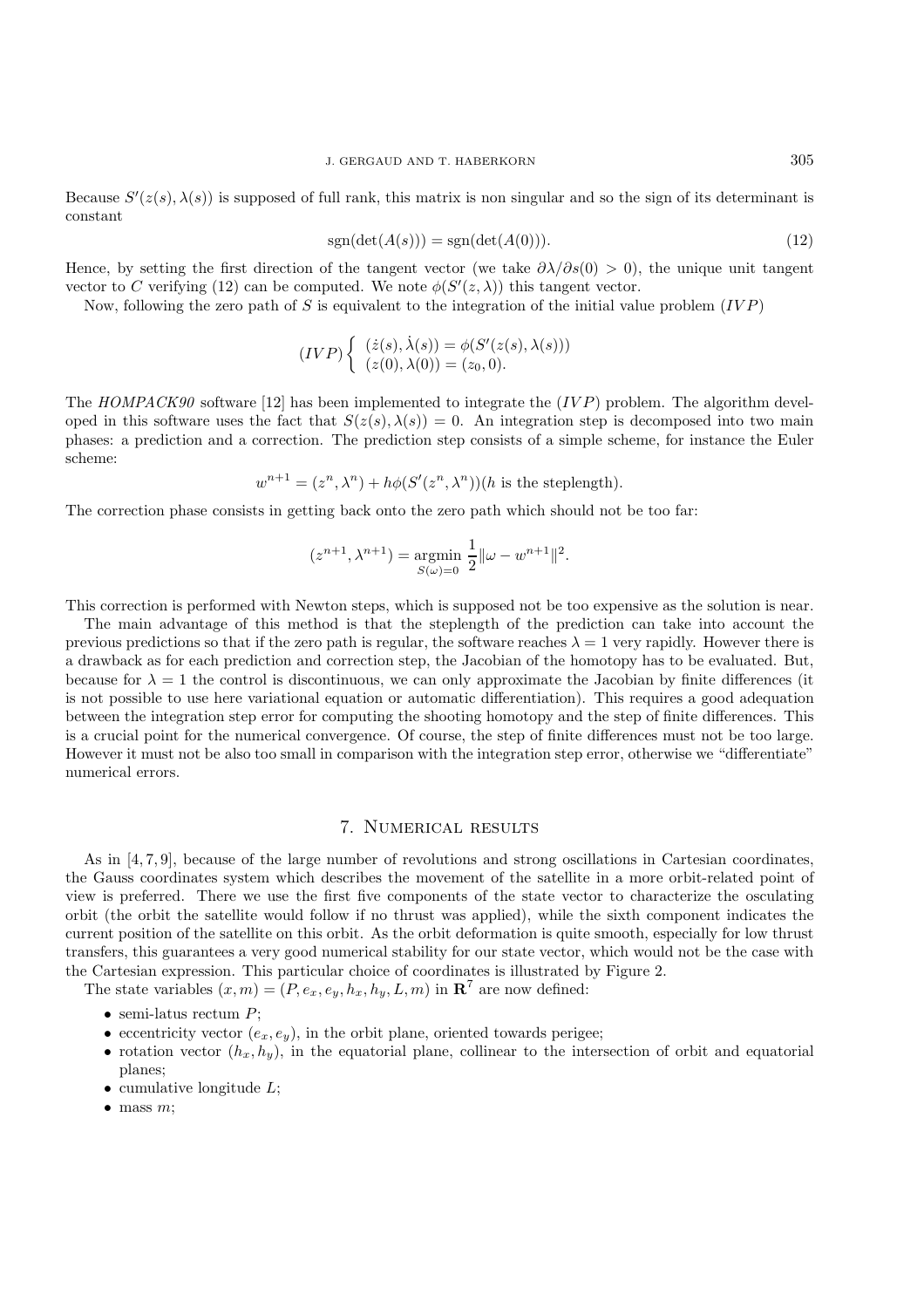

FIGURE 2. Orbital parameters: P is the semi-latus rectum, w is the true anomaly,  $\Omega$  the ascending node longitude,  $\omega$  the argument of perigee and i the inclination with respect to equatorial plane.

with

$$
e_x = e \cos (\Omega + \omega) , e_y = e \sin (\Omega + \omega),
$$
  
\n
$$
h_x = \tan(i/2) \cos \Omega , h_y = \tan(i/2) \sin \Omega,
$$
  
\n
$$
L = \Omega + \omega + w.
$$

The tridimensional control is expressed in the mobile referential attached to the satellite  $u = (q, s, w)$ , where  $q = r/|r|$  is the radial thrust,  $w = q \times \dot{q}/|q \times \dot{q}|$  the normal thrust and  $s = w \times q$  the ortho-radial thrust. If we note

$$
f_0(x) = \sqrt{\frac{\mu}{P}} \begin{pmatrix} 0 \\ 0 \\ 0 \\ 0 \\ 0 \\ \frac{W^2}{P} \end{pmatrix} \quad \text{and} \quad B(x) = \sqrt{\frac{P}{\mu}} \begin{pmatrix} 0 & 2P/W & 0 \\ \sin L & \cos L + (e_x + \cos L)/W & -Ze_y/W \\ -\cos L & \sin L + (e_y + \sin L)/W & Ze_x/W \\ 0 & 0 & \frac{C}{C} \cos L/W \\ 0 & 0 & \frac{C}{2} \sin L/W \\ 0 & 0 & Z/W \end{pmatrix}
$$

with

$$
W = 1 + e_x \cos L + e_y \sin L
$$
  
\n
$$
Z = h_x \sin L - h_y \cos L
$$
  
\n
$$
C = 1 + h_x^2 + h_y^2,
$$

the maximal final mass (or minimum fuel consumption) orbital transfer problem can be written

$$
(P_{m_f})\begin{cases}\n\begin{array}{l}\n\text{Min } \int_0^{t_f} |u(t)| \mathrm{d}t \\
\dot{x}(t) = f_0(x(t)) + \frac{T_{\text{max}}}{m(t)} B(x(t))u(t) \\
\dot{m}(t) = -\beta T_{\text{max}} |u(t)| \\
|u(t)| \le 1 \\
x(0), m(0) \quad \text{fixed} \\
x(t_f) \quad \text{fixed} \\
t_f = t_{f_{\text{min}}}. \ c_{t_f}.\n\end{array}\n\end{cases}
$$
\n(P\_{m\_f})\begin{cases}\n\text{Min } \int\_0^{t\_f} |u(t)| \mathrm{d}t \\
|u(t)| \le 1 \\
x(t\_f) \quad \text{fixed} \\
t\_f = t\_{f\_{\text{min}}}. \ c\_{t\_f}.\n\end{cases}

The physical constants  $\mu$  and  $\beta$  are respectively 398 600.47 km<sup>3</sup> s<sup>-2</sup> and 0.05112 km<sup>-1</sup>s. The initial and final states are  $x(0) = (11\,625, 0.75, 0, 0.0612, 0, \pi), m(0) = 1500$  and  $x(t_f) = (42\,165, 0, 0, 0, 0, L_f), L_f$  fixed. The minimum transfer time  $t_{f_{\min}}$  is obtained *via tfrmin* software [3], and  $c_{t_f}$  is a constant greater than 1.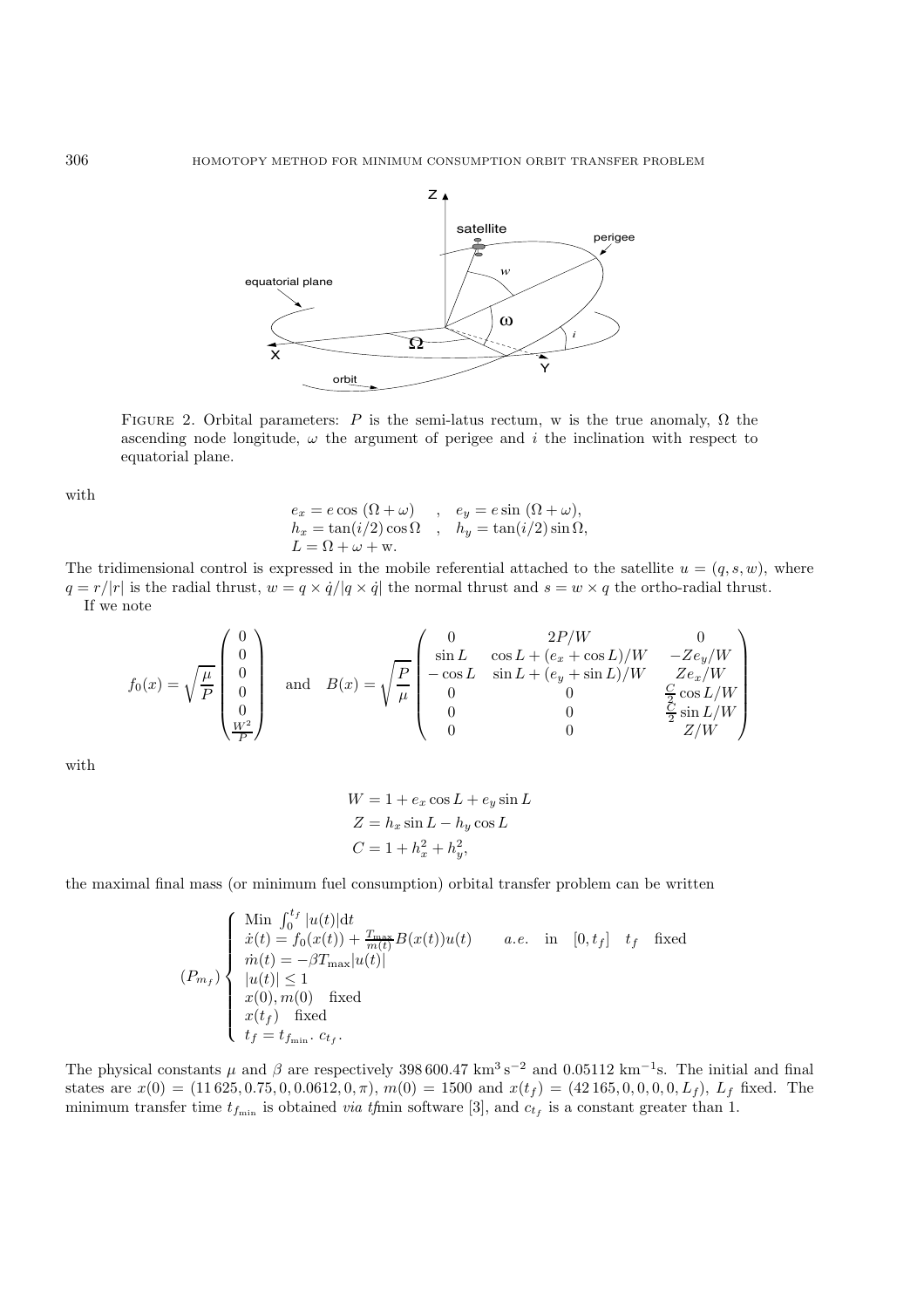

FIGURE 3. Path of zeros of  $S(z, \lambda)$ ; from the top to the bottom  $z_1 = p_P(0), \ldots, z_6 = p_L(0), z_7 =$  $p_m(0)$  in abscissa.

**Remark 7.1.** This problem is slightly different from the problem  $(P)$ . In fact,  $L_f$  fixed means that the position of the satellite on the final orbit and the number of revolutions are fixed. We can also easily see that:

- (1)  $p_v(t) = 0 \Longleftrightarrow {}^t B(x(t))p(t) = 0$ , with  $p(t)$  the adjoint state associated to  $x(t)$ ;
- (2) the expression of the switching function is here  $\psi(y) = 1 \beta T_{\max} p_m (T_{\max}/m)^{\dagger} B(x) p$ .

To apply our method, a solution of the problem with minimization of the energy must be found. In order to solve this initialization problem, another homotopy is introduced where the homotopic parameter  $\lambda_{IC}$  is added in the initial conditions:

$$
(P)_{\lambda_{IC}} \begin{cases} \min \int_0^{t_f} |u(t)|^2 dt \\ \dot{x}(t) = f_0(x(t)) + \frac{T_{\text{max}}}{m(t)} B(x(t))u(t) & a.e. \text{ in } [0, t_f] \quad t_f \quad \text{fixed} \\ \dot{m}(t) = -\beta T_{\text{max}} |u(t)| \\ |u(t)| \le 1 \\ x_0, x_f \quad \text{fixed} \\ t_f = t_{f_{\text{min}}} \cdot c_{t_f} \\ x(0) = (1 - \lambda_{IC})x_f + \lambda_{IC} x_0 \\ m(0) \quad \text{fixed} \end{cases}
$$

with  $x_0 = (11\,625, 0.75, 0, 0.0612, 0, \pi)$ ,  $m(0) = 1500$  and  $x_f = (42\,165, 0, 0, 0, 0, L_f)$ ,  $L_f$  fixed. It is easy to see that for  $\lambda_{IC} = 0$  the null control is a trivial and unique solution for the problem without rendez-vous (*i.e.* with the final cumulative longitude  $L_f$  free). So the shooting function  $S_{IC}(z, 0)$  associated with problem  $(P)_{\lambda_{IC}}$ for  $\lambda_{IC} = 0$  can be numerically solved easily by Newton method with the initial point  $z_0 = (0, 0, 0, 0, 0, 0, 0)$ . Then with a discrete continuation it is possible to find a zero of  $S_{IC}(z, 1)$ . Using this method, an initialization for a thrust of 0.1 Newton can be found. This method requires no preliminary knowledge of the solution (such as a solution for a greater thrust in the minimum time case).

The numerical results presented here have been obtained with the software  $Mf$  max [8], based on the software  $HOMPACK90$  [11, 12] for computing the zero path of the homotopy  $S(z,\lambda)$ . We first consider the case of a thrust of 10N. Figure 3 plots the path of zeros of the homotopy  $S(z, \lambda)$ . We can see the necessity of using the PC method: the algorithm automatically controls the progress in the curvilinear abscissa and thus in the homotopic parameter, and the predictor step gives an accurate initial estimate for the corrector step.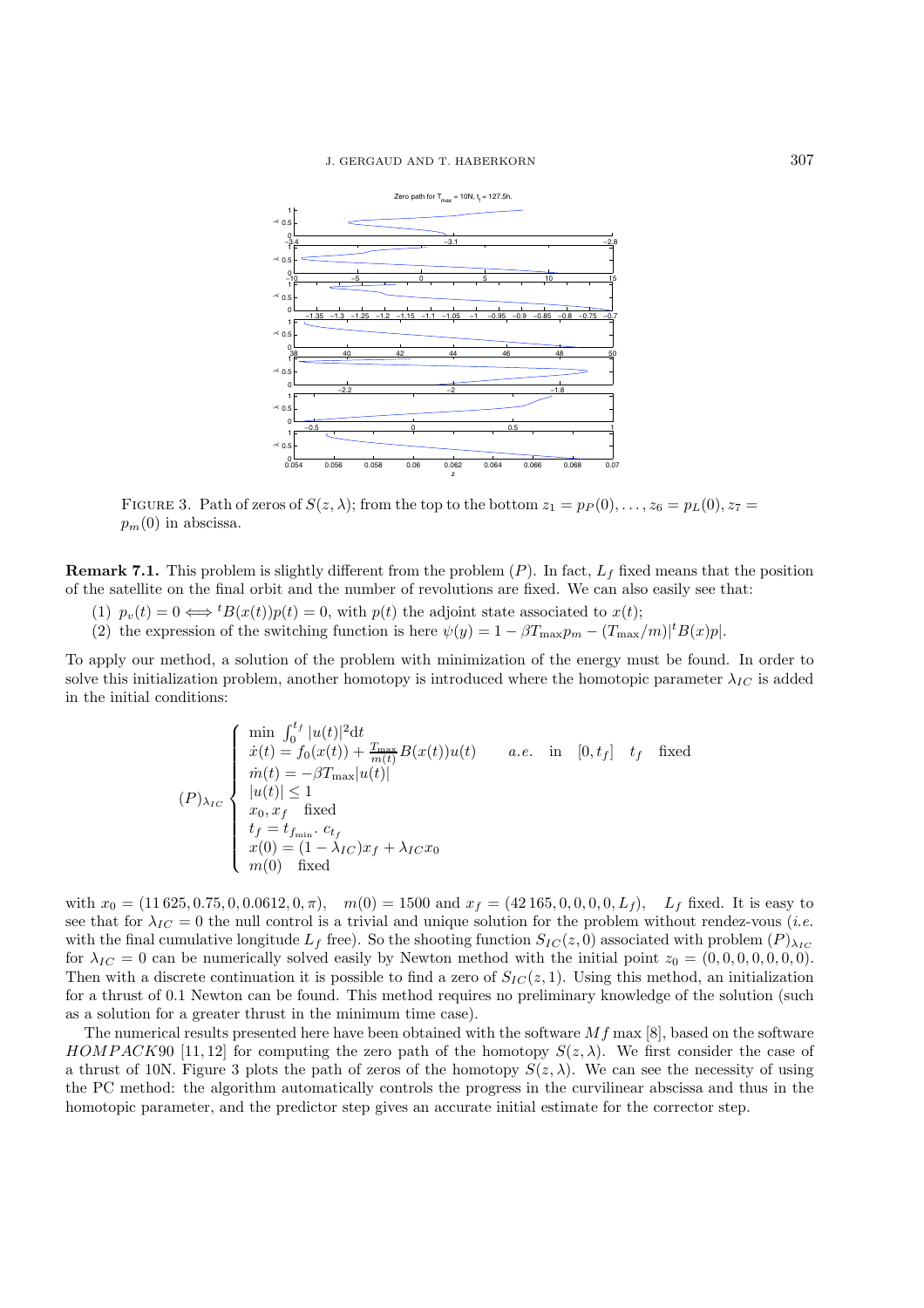

FIGURE 4. The left hand figure shows the evolution of the norm of the control for  $\lambda = 0.0.38$ and 1, and the right hand figure the costs  $J_{\lambda}(u_{\lambda})$  and  $J_1(u_{\lambda})$  with respect to  $\lambda$ .



FIGURE 5. The left hand figure represents from the top to the bottom the three components  $(a, s, w)$  and the norm of the optimal control, and the right hand figure represents the trajectory and thrust at solution.

The left part of the Figure 4 shows norms of three optimal control of  $(P)$ <sup> $\lambda$ </sup> for  $\lambda = 0.038$  and 1. This illustrates the convergence of the control sequence to the "bang-bang" optimal control when  $\lambda$  converges to 1. The right part of this figure is in relation with the properties in  $J_{\lambda}$  of Proposition 5.6.

We of course verify numerically that there is no time where  ${}^tB(x(t))p(t) = 0$  and that the trajectory  $y(t)$  is always transverses to the surface of commutation at switching times. For example the minimum value of the function  $\sqrt{\psi_z(t)^2 + \dot{\psi}_z(t)^2}$  on  $[0, t_f]$  is 0.0086. So we can now analyze (*cf.* Fig. 5) the structure of the optimal control we obtained. We can observe that there is thrust arcs at all the apogees and at the 2 last perigees. The main thrust is ortho-radial and we have an inversion of the thrust between apogee and perigee ones. In all our numerical experimentations we have observed that thrust arcs are present at all apogees, at the last perigees (see for example the Figure 6 which represents the 3D trajectory for a thrust of 0.1 N and a final time  $t_f = 1.5 \times t_{\text{min}}$  and sometimes at the first perigees.

We finish by giving in Table 1 the final mass and the number of switching times for thrusts from 10 N to 0.1 N, final time  $t_f$  50% greater than the minimum time (which depends on the maximal thrust  $T_{\text{max}}$ ) and  $L_f$ fixed. We can observe in this table that the final mass seems constant.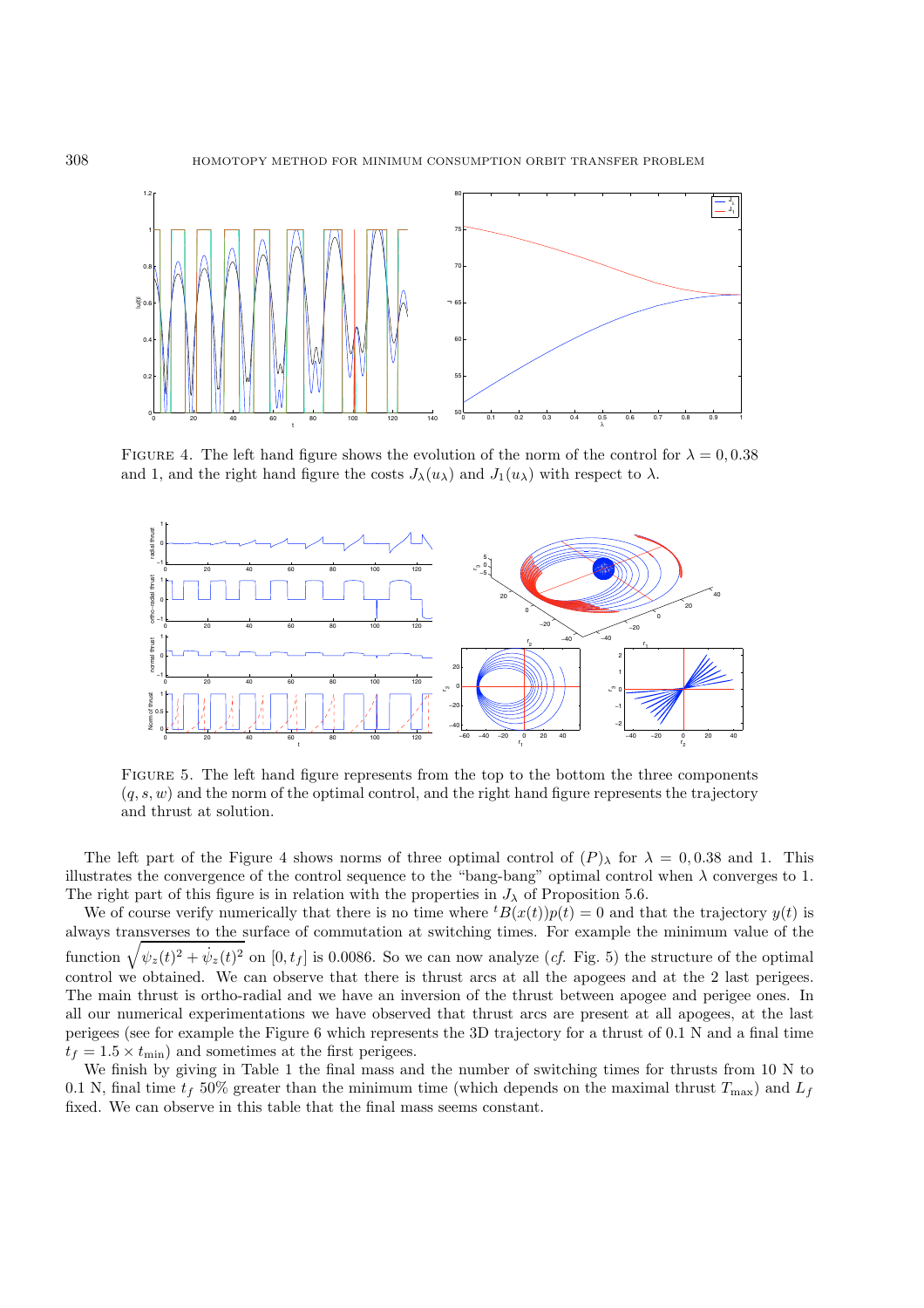

FIGURE 6. 3D-trajectory and thrust arcs for 0.1 N.

TABLE 1. Optimal mass, number of revolutions  $(L_f - L_0)/2\pi$  and number of switching times.

| $T_{\text{max}}$ (Newton) | Nb. of      | Mass    | Nb. of          |
|---------------------------|-------------|---------|-----------------|
|                           | revolutions |         | switching times |
| 10                        | 7.3         | 1378.37 | 18              |
| 5                         | 15.1        | 1378.29 | 36              |
| 2.5                       | 30.1        | 1378.15 | 73              |
|                           | 75.4        | 1377.94 | 179             |
| 0.5                       | 150.7       | 1377.99 | 360             |
| 0.2                       | 376.8       | 1377.97 | 915             |
| 0.1                       | 753.7       | 1377.99 | 1786            |

## 8. Conclusion

In conclusion, It has been shown that the solution of the orbital transfer problem with the maximization of the final mass can be computed without any information on that solution. In addition the numerical results were more accurate than expected (thanks to  $HOMPACK90$  and to  $RKF45$ ). This method has also been applied successfully to other initial states, with the final cumulative longitude free, and with the final time free and the final cumulative longitude fixed [8, 9]. Although, even in all the numerical tests we considered, we did not find any time for which  ${}^t B(x(t))p(t) = 0$  or any singular arcs, we do not know if it can happened in some cases. Finally, it is clear that for free cumulative longitude and fixed final time the optimal mass  $m(t_f)$ is increasing with respect to the final time, however we do not know if there exists a solution for free final cumulative longitude and free final time.

*Acknowledgements*. We thank the reviewers very much for their work and useful comments on this article, especially the enlightening remarks which have improved the form.

## **REFERENCES**

- [1] E.L. Allgower and K. Georg, Numerical Continuation Method. An Introduction. Springer-Verlag, Berlin (1990).
- [2] J.-P. Aubin and A. Cellina, *Differential Inclusion*. Springer-Verlag (1984).
- [3] J.-B. Caillau, J. Gergaud and J. Noailles, TfMin Short reference manual. Rapport de recherche RT/APO/01/3, ENSEEIHT-IRIT, UMR CNRS 5505, 2 rue Camichel, 31071 Toulouse, France, juillet 2001. http://www.enseeiht.fr/ caillau/papers/rt-01-3.html
- [4] J.-B. Caillau and J. Noailles, Coplanar control of a satellite around the Earth. ESAIM: COCV **6** (2001) 239–258.
- [5] L. Cesari, Optimization Theory and Applications. Springer-Verlag (1983).